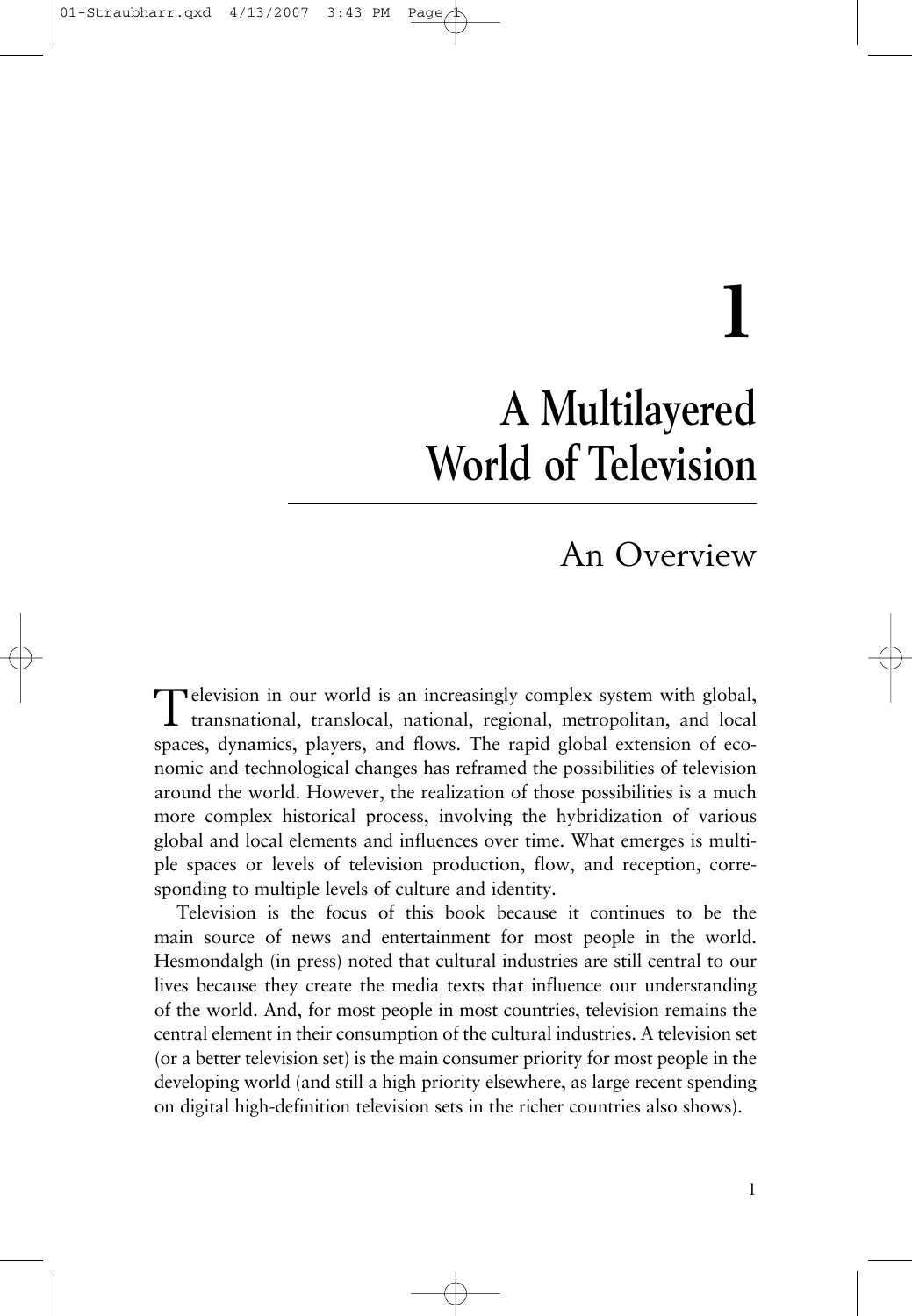A key first note is what is meant by *television.* Allen (2004) mentioned several possibilities for what might be included in studies of television, including technological elements, programming, forms of narrative such as genre, a set of institutions, and a social experience for both producers and audiences. In this book, I look primarily at broadcast television because, taking a global view, that is what the large majority of the world's television viewers still watch; however, in several chapters, I also discuss satellite, cable, and Internet-based television because those are growing in importance for many. Programming is closely examined in terms of production, flows between cultures, and genres, whereas I include readings of specific television narratives only as examples. Some excellent global television studies books examine specific narratives—for example, Kumar (2006); I take a more systemic focus. I look extensively at the institutions of television, particularly broadcast television, but also transnational satellite television corporations and institutions, such as Rupert Murdoch's News Corporation or the BBC. I also look theoretically and practically at the experience of producers, and I look extensively at audience experience, their identities, their choices, the ideas that inform their choices, and the sense they make of what they watch. So I take a fairly holistic approach, as urged by critical scholars from Schiller (1969) to Miller (2005), except for the close reading of texts. This analysis tries to bridge international communication and cultural studies, as excellent recent work by Kraidy (2005) and others have done, but the approach is probably more sociological than literary.

One of the key arguments of this book is that television, particularly national broadcast television channels, is still the dominant framework for news and for cultural forums (Newcomb & Hirsch, 1994) and discussions, for most people in most cultures and nations. Television still forms a dominant layer of media experience for most people, although admittedly it is supplemented more and more by other layers and other media. Television also means very different things to people in various cultures and countries, as I will begin to map out in this book.

Television is changing, both globally and nationally. The dominance of national public or state broadcasters in most nations has eroded but not disappeared. In particular, Western Europe is making a real effort to hang on to what are often passionately felt to be the benefits of public television. The new technologies for producing and distributing television have expanded to almost all countries in the past few decades, enabling a number of new channels to appear. However, in many of the lowest income countries, very few people have access to more than a few broadcast channels, and many do not even have effective access at home to those. The capitalist or market model of economics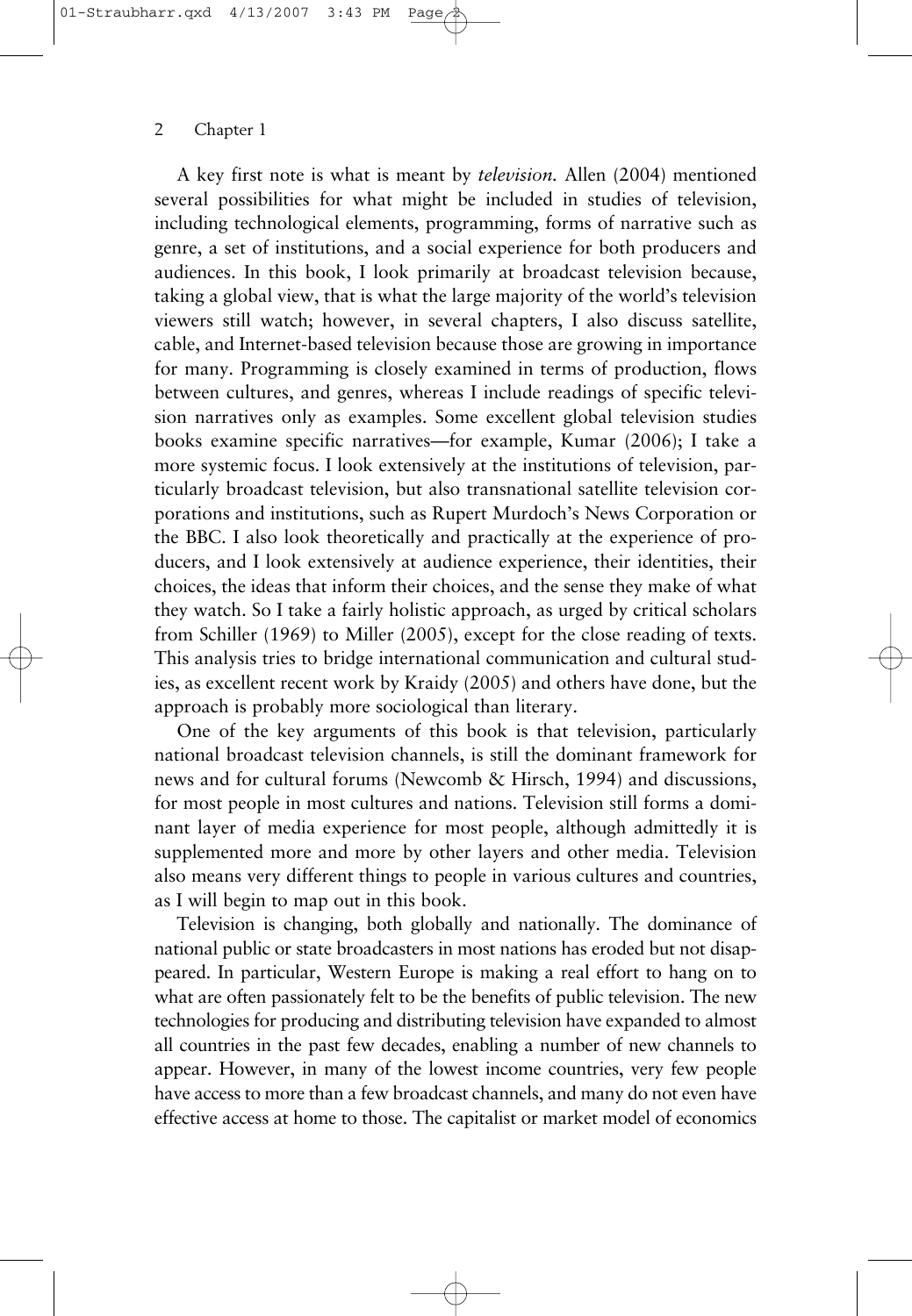has also expanded to almost all the world, which tends to make television a commercial vehicle for advertising and tilt its content toward entertainment in most countries. However, the meaning of capitalism and commercial media varies a great deal between China, the United States, and Russia, for example. Much of what is called globalization centers on these forces of economy and technology (Castells, 1997), which have expanded quickly across the world, leading many to focus on the recent geographic or spatial extension of global forces. However, as these forces move into a new country or cultural space, they hybridize, becoming part of the ongoing history of that country, interacting with previous forces, and becoming localized, enacted, and received by local people with their own identities, histories, and agendas. New trends in economy and technology can be drastically rolled back; Russia, for example, has converted several major independent commercial television networks back to state enterprises to better control them politically (Mydans, 2004).

Television is a very plural phenomenon for many, with cable and satellite television dominant in the richest countries, having more than 80% penetration in the United States, for example. For the minority who have access to the Internet, television is becoming even more diverse, with all kinds of clips and short programs offered by a wide diversity of amateur as well as professional producers. For many, those new channels often come from outside their nation or culture. However, for many, if not most people around the world, television is still primarily broadcast television coming from national networks, supplemented in some places by regional networks at the provincial or local level. Many of the programs carried on satellite, Internet or DVD originated as nationally based broadcast or satellite/cable programs. However, many national programs are based on global or regional models, so national television itself must be problematized and understood in new hybrid or *glocal* (local adaptations of global) forms.

## **Central Issues**

01-Straubharr.qxd 4/13/2007 3:43 PM Page 3

This book is divided into chapters that address aspects of an overall argument. This first chapter gives an overview of that argument and lays out some underlying theoretical premises on which the whole book builds.

In the first section of the book, I examine historical patterns of cultural development, patterns of control often referred to as political-economic, and global versus national struggles to define and construct the use of the technologies, economic models, and cultural frameworks that define what television means in a given place and time. It follows this chain of arguments.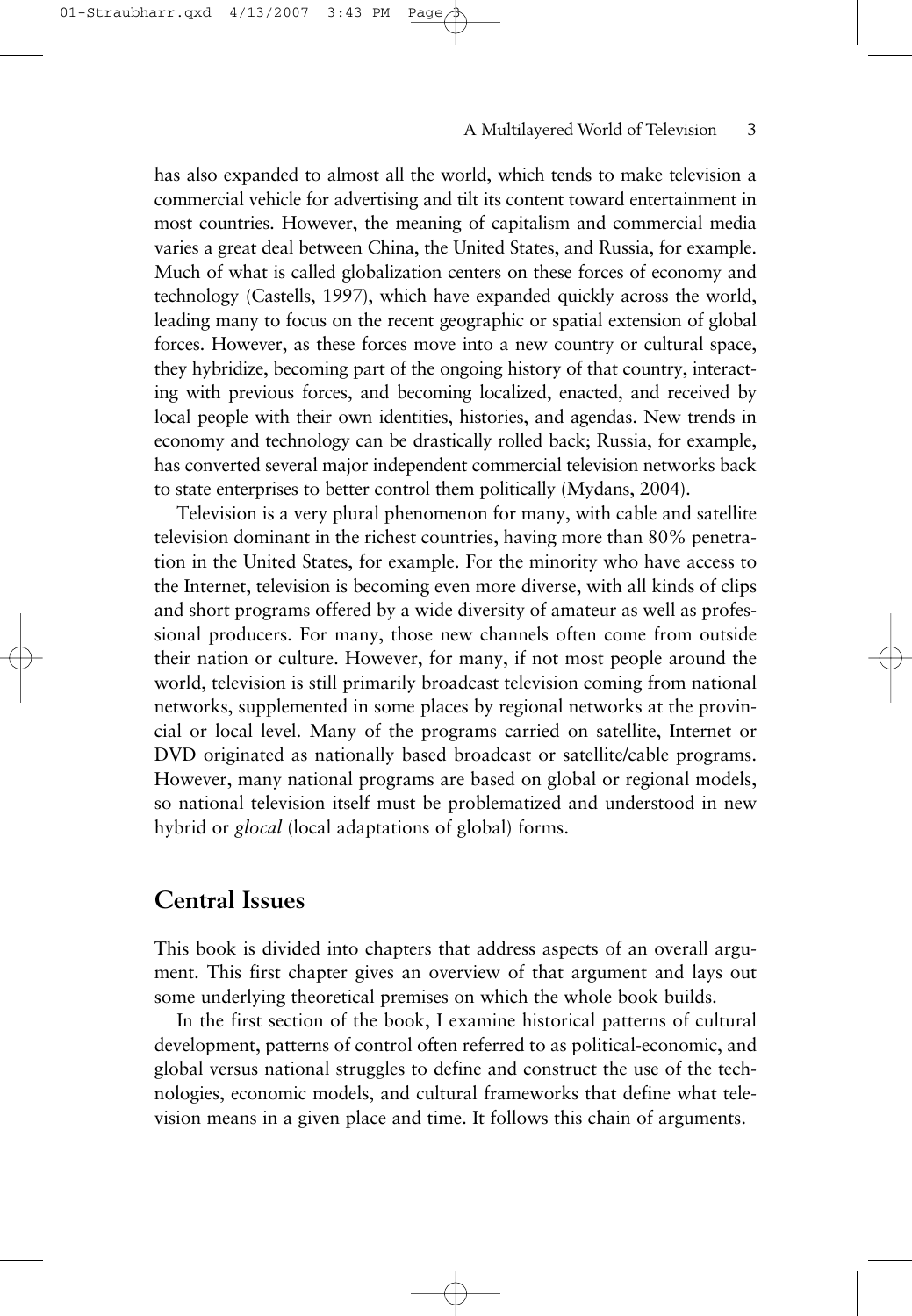1. Nearly all television systems work within long-term patterns of language and culture that sometimes coincide with nation-states but are frequently either larger—the Arabic-speaking world—or smaller—several states in India that have distinctive systems of language, culture, religion, and television. (Chapter 2)

2. As nation-states were created or became independent of colonial powers from the late 1700s on, most of those states tried to create a sense of nationality or imagined national community (Anderson, 1983), using media. Since 1950, television has often been the primary tool in this effort, giving it a national focus. (Chapter 3)

3. That national focus of control has been strongly challenged, but not necessarily overturned, by the processes often referred to as globalization since the 1980s or 1990s. (Chapter 4)

In the next section, I take a more contemporary focus on specific uses of technology, patterns of program development and flow, genres of television, the interaction of producers and audiences, and patterns of audience choice among emerging alternatives. The book's chain of arguments resumes:

4. Two potentially contradictory roles of satellite, cable, and Internet technologies have permitted greater flows of television across cultures, with implications often described as cultural imperialism or homogenization. However, computer and other television production technologies have also made it possible for television production and distribution to take place at ever smaller and simpler levels by radically increased numbers of people and groups. For example, Osama bin Laden may be videotaped in a cave in Afghanistan and broadcast by a regional Arabic network, Al-Jazeera, challenging the prior global dominance of both U.S. political and media power. (Chapter 5)

5. Producers and networks have developed diverse production formats and genres that fit their understanding of the cultural nature of their audiences or markets, so that, in effect, culture defines markets, principally at local, national, regional, and cultural linguistic levels. Producers and audiences interact in the production and evolution of genres: globally, within nations, and across cultural-linguistic regions. Television production and flow has changed toward greater national and transnational culturallinguistic or regional production consumption, particularly in certain specific genres such as variety and talk shows. (Chapter 6)

6. The dominant global exports of the United States and other major exporters are increasingly focused in certain genres, such as action-adventure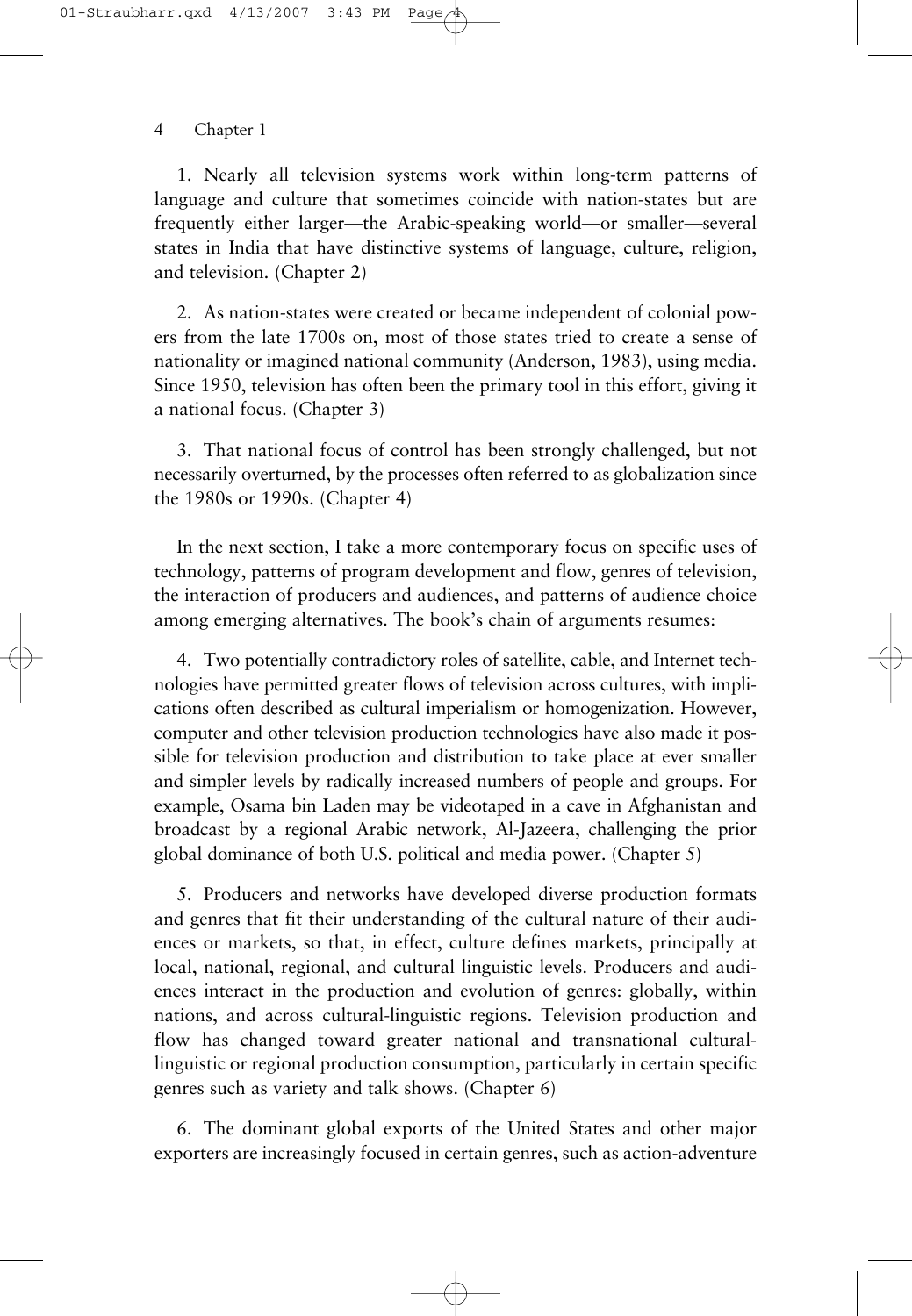television series and drama or feature films, where higher production costs make widespread production prohibitive. Global and transnational satellite channels also cross borders but have to adapt to their audiences. Instead of canned programs, genres and licensed television formats increasingly flow across borders. They are adapted to local, national, and regional cultures but still bring complex transnational influences with them. (Chapter 7)

Finally, the last section of the book examines how the audience for these evolving forms of television is structured, how the audience itself restructures production and genres through its choices and reactions, what cultural patterns underlie audience choices, and how these forces or patterns of television have an impact on both cultural formations and individual identities. The chain of arguments concludes:

7. Audiences feel competing sets of proximities or attractions to programs from different places; the Latin American telenovela is one example. Audiences are structured both by the evolving cultures they live in and by structures of class, race, gender, and cultural geography in terms of the program choices and interpretations they make of local, national, regional, and global television programs. The primary example discussed is the diverse audiences in Brazil, where the author and his colleagues have done fieldwork for 30 years. (Chapter 8)

8. The cultural impacts and uses of television can be understood in terms of a twin process of hybridization and formation of multiple layers of identity among audiences, which guides audience choices and structures impacts on them. The chapter draws on fieldwork by the author and colleagues in Brazil and among Latinos in Texas. (Chapter 9)

## **Globalization and Culture**

01-Straubharr.qxd 4/13/2007

Some fear that globalization implies a global cultural homogenization. Appadurai (1996) thought extensive cultural homogenization was unlikely and cited as opposing evidence the anthropological record, what he called

the archive of lived actualities, found in all sorts of ethnographies . . . This archive, and the sensibility that it produces in the professional anthropologist, predisposes me strongly toward the idea that globalization is not the story of cultural homogenization. (p. 11)

More likely is a varied kind of cultural globalization that is perhaps better theorized as *hybridization* or *glocalization.* In hybridization, global forces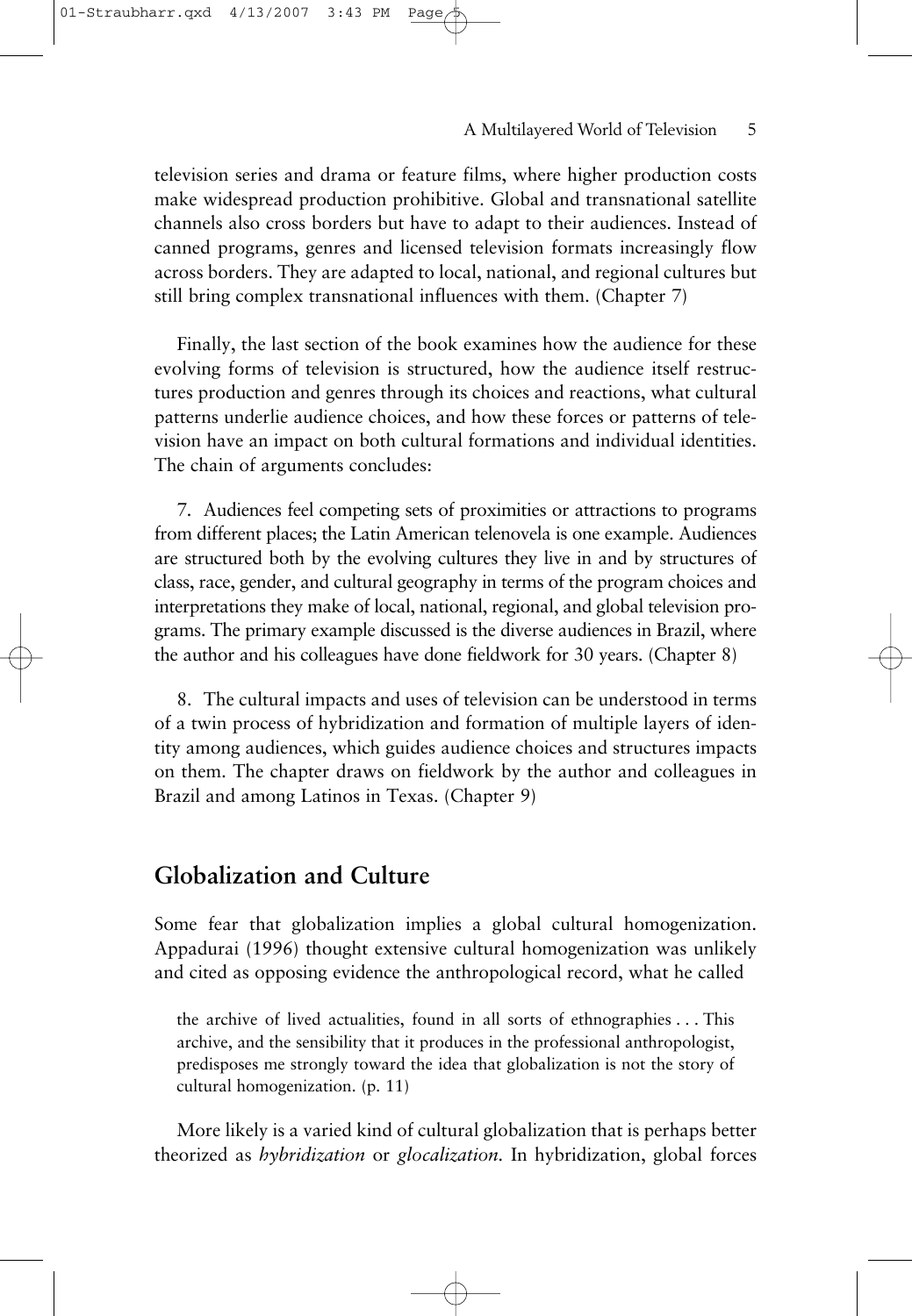bring change, but that change is adapted into existing ways of doing things via a historical process in which existing local forces mix with new global ones, producing neither global homogenization nor authentic local culture, but a complex new hybrid with multiple layers of culture, where older, traditional forms may persist alongside new ones. This situation is neither a complete resistance to rejoice about nor a complete loss of identity to despair about, but a complex contradiction of both continuity and change.

Globalization is different in various world regions. For example, although most European and African countries continue to import television programs primarily from the United States and relatively little from each other, that is less true in Latin America and the Middle East, where cultural trade within cultural-linguistic regions is large and growing. East Asian countries, which also used to import television almost exclusively from the United States, have begun to import more from each other in the past few years. Between 2002 and 2006, for example, the hot new phenomenon in television imports in East Asia was dramas from South Korea, not Hollywood. Latin American television markets are more likely to import American production ideas and genres than American programs in prime time, although they still import many U.S. programs to fill up the rest of the 24-hour broadcast day. So they are still engaged in globalization, but in a very different way.

One of the main limits on globalization in media and culture is that relatively few people have a primarily global identity. There is a small, important global professional elite, who move easily between cultures, who probably identify more with the company or nongovernmental organization (NGO) that employs them or the cause they espouse than the nation in which they were born. For most people, however, identity still tends to be based in language, religion, geography, history, ethnicity, collective memory, and political power apparatuses (Castells, 1997). Those elements of identity tend to correspond to smaller, more discrete levels of culture than the global. Many people increasingly have multiple levels of identity, but most are still local, metropolitan, subnational/provincial (like Quebec), or national. However, many are also migrating or otherwise adding strong layers of transitional identity, which can stretch within a geocultural region. For example, a Mexican family migrates to the United States and begins to add a layer of U.S. cultural influence. At the same time, members stretch out or back within a cultural-linguistic space or market, when that family watches Mexican telenovelas on Hispanic U.S. channels to stay in touch with their cultural roots (Rojas, Straubhaar, Fuentes, & Piñon*,* 2004).

Given the forces for continuity of local and national identities, as well as for globalization, one sees contradictory trends; for example, the expression of local identity via an imported genre, as when the American soap opera is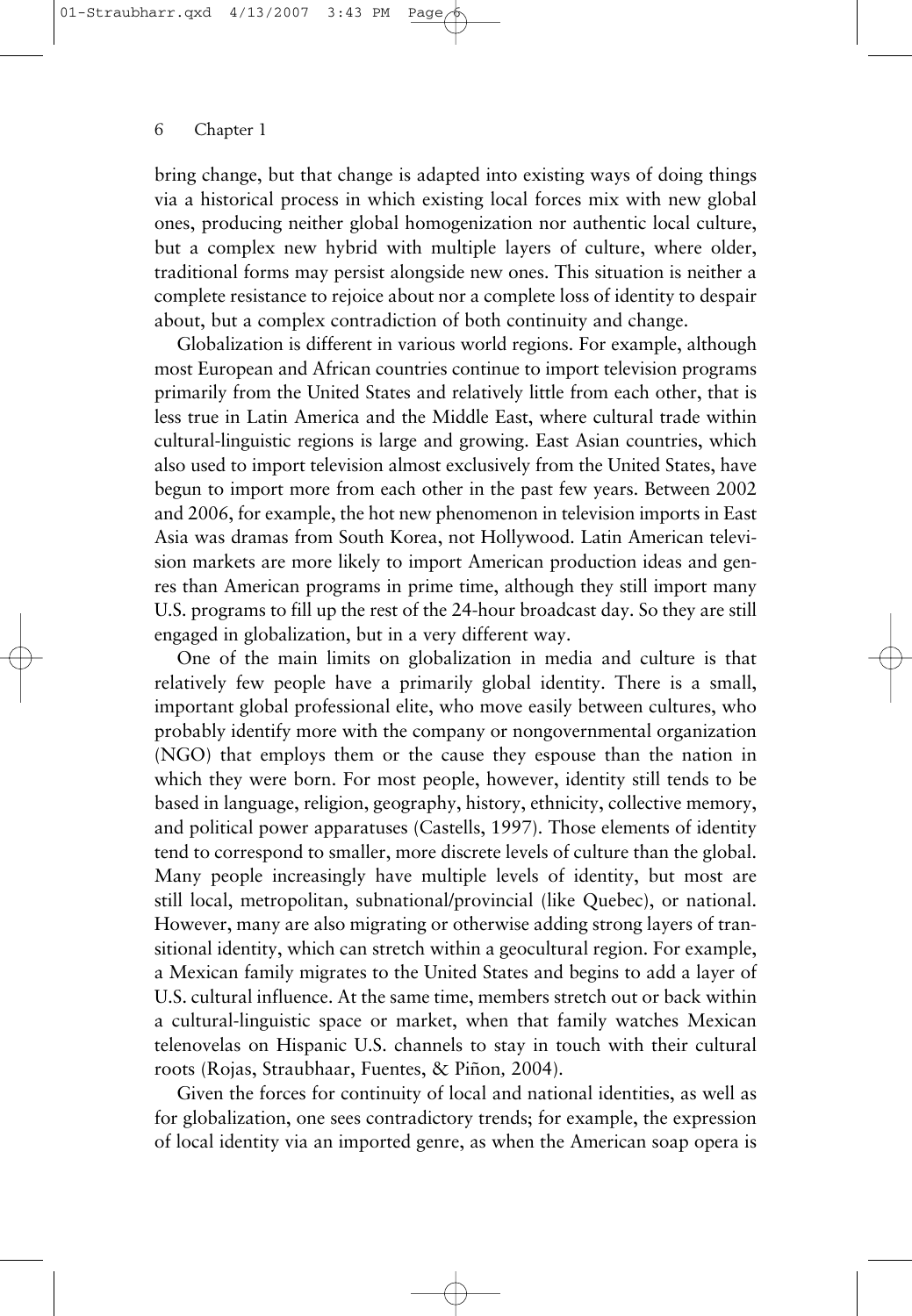transformed into the Latin American *telenovela.* Robertson (1995) aptly noted that people now tend to see the global replication of ideas and models for how to express locality and local identity, a process he terms *glocalization.* However, even when a form of television is imported for explicitly commercial purposes, such as the licensing and local production of the reality show *Big Brother* in a number of countries, it may still end up expressing local culture to many in its audience. Young *Big Brother* fans in France, Italy, and Portugal were often pleased to see young people on screen that they felt they could identify with, even though some critics of those versions of *Big Brother* showed that these "local" productions imported global stereotypes in those same characters (based on reviews from those countries).

01-Straubharr.qxd 4/13/2007 3:43 PM Page

In many developing countries, media, particularly radio and television, have been powerful recent forces for consolidating national identities that had previously been nascent or fragile. In the second half of the 20th century, television took up and extended the role ascribed to newspapers and novels in the 19th century (Anderson, 1983). This reflects a strong priority by most developing nation-states to try to use electronic media to push or even create a sense of national identity (Katz & Wedell, 1976).

In this book, I argue that national cultures, national markets supported by national governments, and national television networks still dominate the television viewing reality of most audiences. Note that this is more true of television more than other media. In a new study of Brazil, the author is discovering that film, by contrast, tends to be more of a globalizing force and that music, in recordings or on the radio, tends to be a complex force with truly local, national, and global elements all strongly visible.

One can also see the development of regions or markets, based on both geography and cultural-linguistic identity groupings, which are less than global but more than national. In fact, two types of cultural-linguistic spaces or markets can be distinguished. Geocultural markets are cultural-linguistic spaces that are also contiguous or closely linked by geography. Transnational cultural-linguistic markets can be spread all over the planet by colonization—for example, the former Portuguese empire, which has produced the modern Lusophone cultural-linguistic market for television—or by massive migration, such as the Chinese, Indian, or Turkish diasporas across continents. In this book, I argue that in television, this trend toward geocultural and transnational cultural-linguistic regions or spaces is perhaps just as crucial as globalization per se. In Latin America, Asia, and the Middle East, hundreds of millions of people regularly watch transnational regional soap operas, comedies, news, and variety shows—far more than watch the truly global channels, such as CNN, Discovery, HBO, or MTV. Although it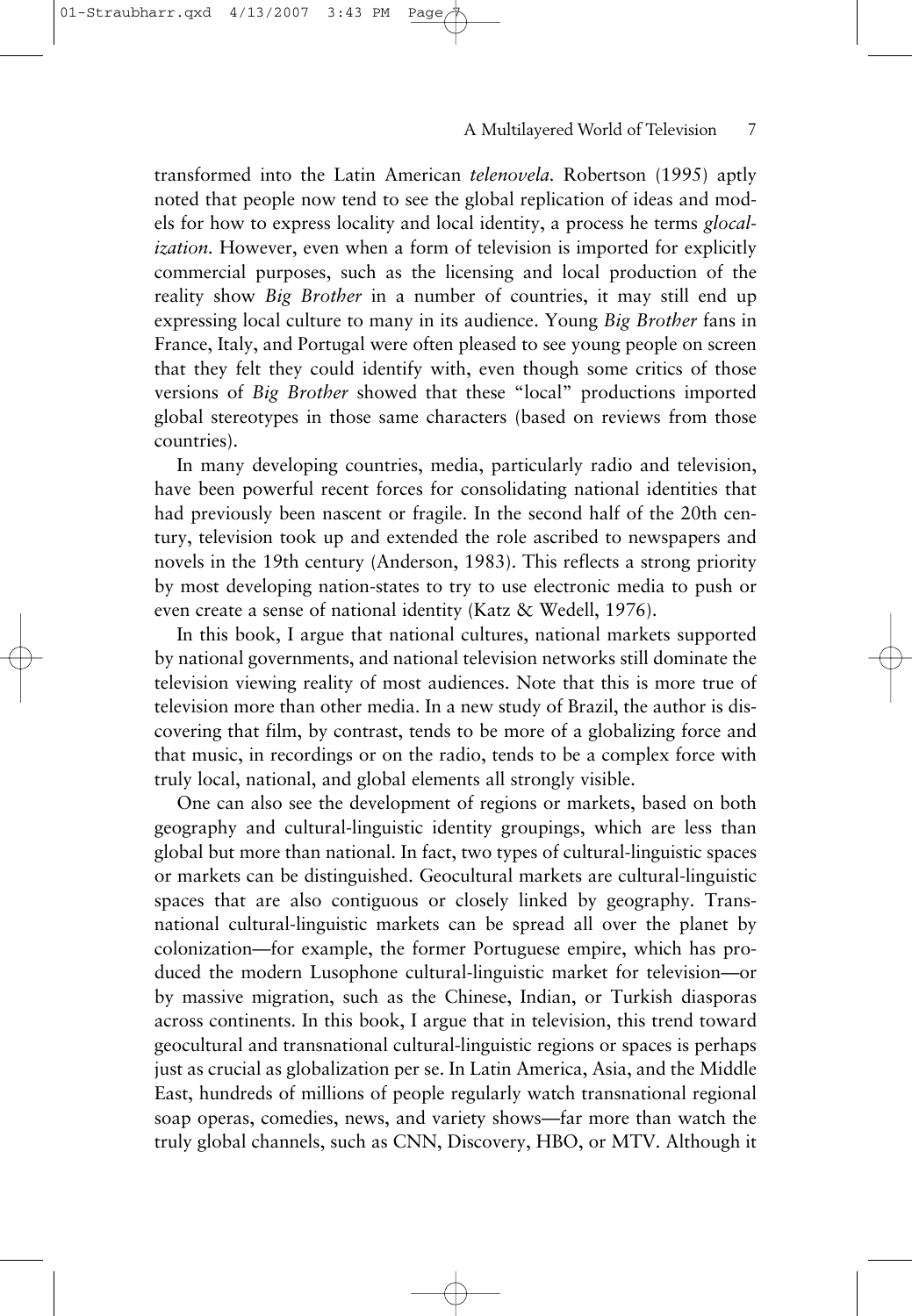is still less important in most countries due to costs, subnational provincial or local television also grows in importance in many larger countries.

## **Complexity, Structuration, and Cultural Agents**

In this book, I propose an analytical structure for understanding global, regional, national, metropolitan, and provincial culture industry systems such as television. The analysis focuses on three main ideas. First, that television creation, flow, and reception are bounded but not determined by political, economic, and institutional structures. Second, those structures, plus similar structures of technology, provide resources as well as constraints for cultural agents, such as television producers and consumers. Third, that rules and patterns grow within those boundaries but are shaped both by institutions and those who work within them. The argument draws on common elements from Raymond Williams's (1980) analysis of base and superstructure, complexity theory (Prigogine & Stengers, 1984; Urry, 2003), and Anthony Giddens's (1984) analysis of structuration.

The main structuring elements for world television are: economic frameworks, technological bases, institutional forms of organization and operation, genres and forms of television content, and enduring cultural definitions and values. In terms of structuration theory (Giddens, 1984), these structural elements form boundaries within which cultural forces and agents, such as television producers, distributors, and viewers, operate. The structures of television limit what is possible. For example, commercial television systems tend to produce few documentaries, educational programs, or one-episode dramas. However, within those boundaries, the same structures also provide resources to cultural forces and agents to create and consume quite a few other kinds of television programs and other cultural products (Giddens, 1984).

Complexity theory argues against linear notions of cause and effect. Overly linear and deterministic analyses of both economic structures and technological impacts have hampered understanding (Prigogine & Stengers, 1984; Urry, 2003). A number of the main theories of international structural and cultural interaction, such as cultural imperialism and cultural dependency, have offered great insight while being at the same time overly linear and deterministic. This characteristic is shared by a number of analyses of the international and domestic impacts of technology, whether of television, satellite and cable television, or, more recently, the Internet. What complexity theory offers is a sense of complex possibilities, hard to predict exactly but bounded by certain factors, such as technology and economics, and patterned by others, such as cultural formations like genres that flow among television systems.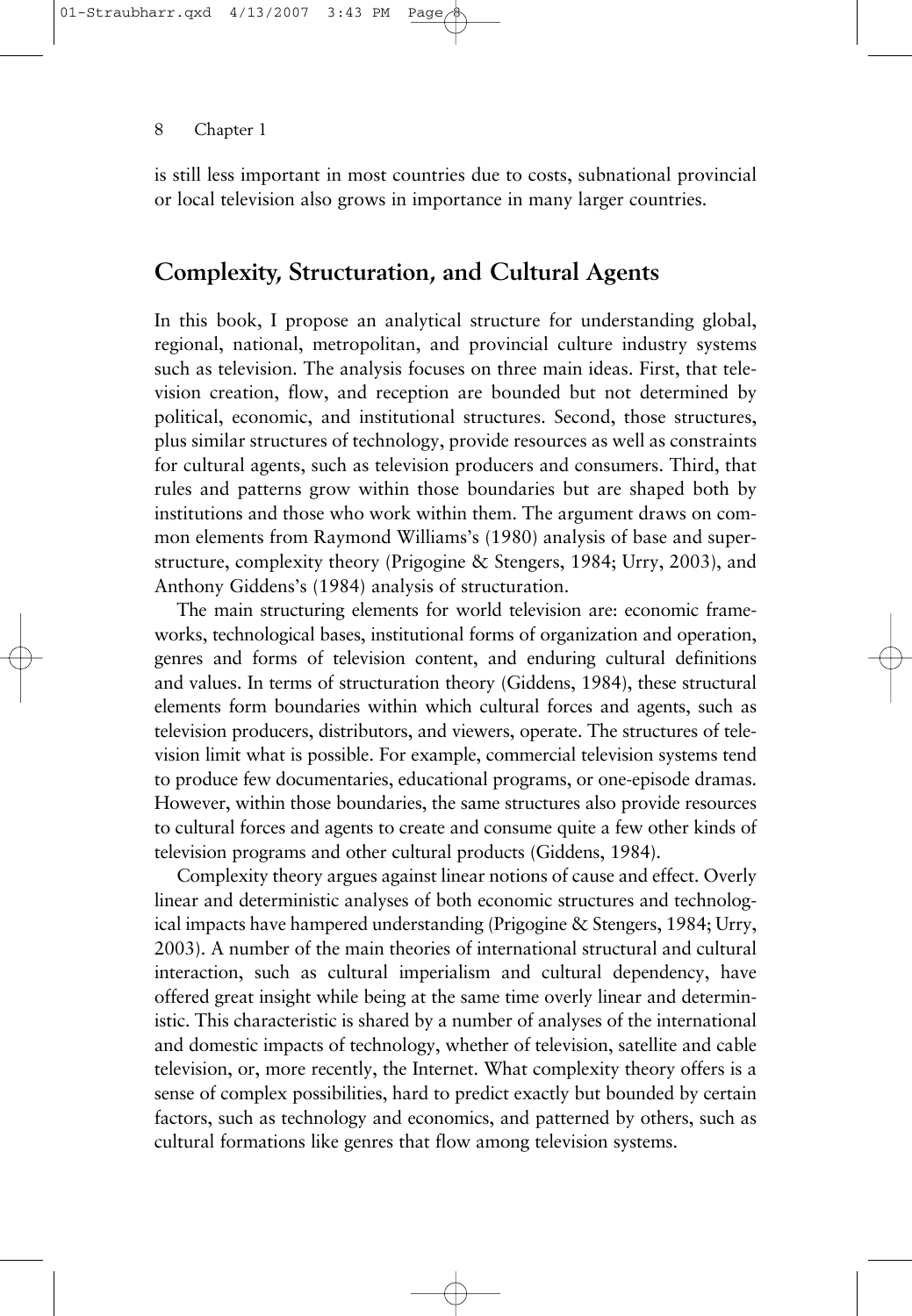Complexity theory focuses on people, groups, and institutions as agents who employ strategies based on their experience with previous variations of work, watching, producing, interacting with and learning from others, and selecting/refining strategies as they go along (Axelrod & Cohen, 2000). These agents work within boundaries established by structural forces, such as economic and technological change, and previous cultural patterns that accumulate out of the history of their shared group experiences. They work with patterns established over time, which complexity theorists sometimes call fractals, small patterns that reflect larger wholes, the way a soap opera can contain both enjoyable cultural themes and commercial imperatives to buy more soap (González, 1987, 1997). For example, the historical interaction of Latin Americans with Spain and Portugal established a pattern in which media were owned by major elite families. After the nations of Latin America achieved independence, their subsequent interactions with U.S. advertisers, agencies, and networks introduced ideas of how to construct commercial television networks, based on American patterns but adapted over time to Latin American commercial realities. U.S. companies, such as Colgate-Palmolive, introduced specific genres—for example, radio and television soap operas—into Latin America to sell their soap (or other products), but local agents (producers, writers, etc.) mixed that genre with ongoing local traditions of melodrama, testing variations on audiences; over time, this resulted in the telenovela (Martín-Barbero, 1993). The telenovela bears a familial resemblance to U.S. soaps but has emerged over time as a quite distinctive form, innovative to the point where U.S. soap producers now borrow format ideas back from it (Bielby & Harrington, 2005).

01-Straubharr.qxd 4/13/2007 3:43 PM Page

Structuration is remarkably similar in key points. This theory is Giddens's (1984) effort to reconcile the effects of structures and institutions on society with the existence of agency exercised by individuals and groups, which often seem to go against the determining effects of the structures). Giddens "proposes that we consider structure as a duality including constraining rules and enabling resources" (Mosco, 1996). Working within constraining rules or boundaries imposed by structures and institutions, but with enabling resources and guiding patterns often provided by those same structures, individuals and groups produce cultural products like television, move them around the globe, and make meaning of them within other patterns provided by culture.

A complementary set of ideas comes from another sociologist, Pierre Bourdieu. He establishes several ideas that I use in this book. One is that agents can acquire and use cultural, economic, and other forms of capital from education, family, and social networks (Bourdieu, 1984, 1986). Another is that people and groups acquire and use such capital competitively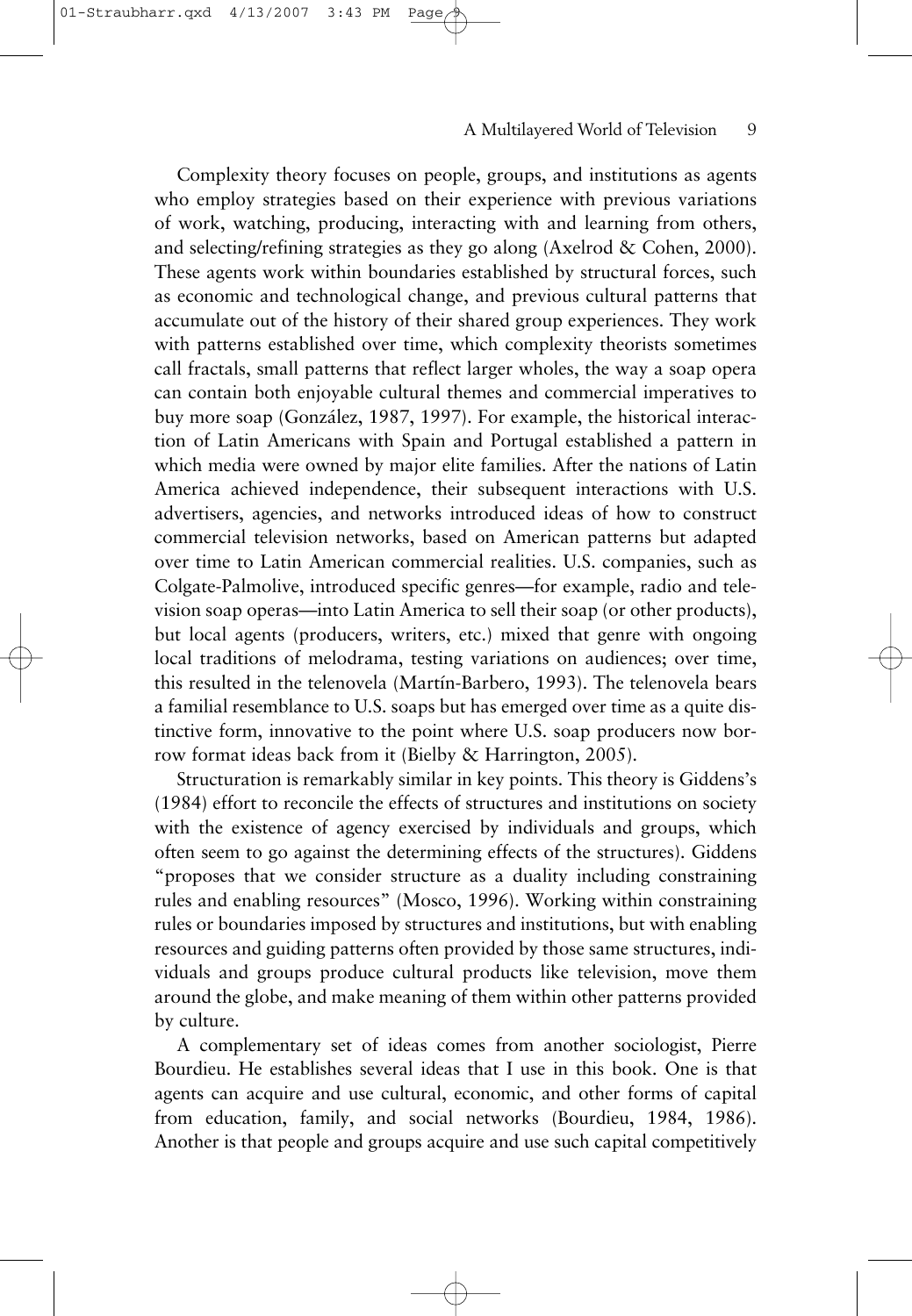in certain specific fields of endeavor, such as cultural production (Johnson, 1993) or journalism (Marlière, 1998). Another is that individuals acquire certain dispositions over time about how to acquire and use capital, and groups acquire collective dispositions that Bourdieu (1998) referred to as class or group *habitus*. Many of these ideas are useful for examining both television producers and audiences in terms of how they work within the social structures they inhabit and how they make decisions about what to produce and what to watch.

Another compatible set of ideas comes from Raymond Williams (1980), especially his discussion of classic Marxist and post-Marxist problems of structure or materialism and culture. Williams wanted to rethink Marxist analysis in which the economic bases of society were seen as determining culture outcomes; he thought this view was simplistic. As an alternative, Williams discussed the role of institutions and structures in creating rules and resources for cultural agents; television producers work with them, and audiences interpret cultural products. He also tended to view industrialization and commodification of culture as complex, constraining some forms of culture and enabling others (Hesmondalgh, in press).

Putting several of these ideas from complexity theory, Bourdieu, Giddens, and Williams together, I will emphasize several key underlying theoretical constructs. The first set has to do with different processes in how structures of economy, technology, and institutional organization affect the production of culture for television and its consumption by audiences.

*Boundaries.* A number of kinds of forces tend to create boundaries that limit, guide, and constrain (Urry, 2003). These tend be material, for example, economic or geographic limits, but can be both economic and social, such as the access of different groups of class, age, gender, and ethnicity to certain kinds of media in nonlocal languages. Common boundaries are the wealth available to finance television, access to technology for production or distribution, and limits on producers imposed by institutional models. Complexity theory emphasizes how discovering the key boundaries to a phenomenon enables understanding the limits within which that phenomenon will play out, even if the result is not precisely predictable.

*Cultural constraints or dispositions.* Culture can restrain use of a technology, as Williams (1980) observed, or an economic model. For example, some Islamic ideas on the use of human images restricted the initial use of television in Saudi Arabia and led to its abolition in Afghanistan under the Taliban. Ideology can limit acceptability of a new idea. Social democratic governments in Europe long resisted commercial television in favor of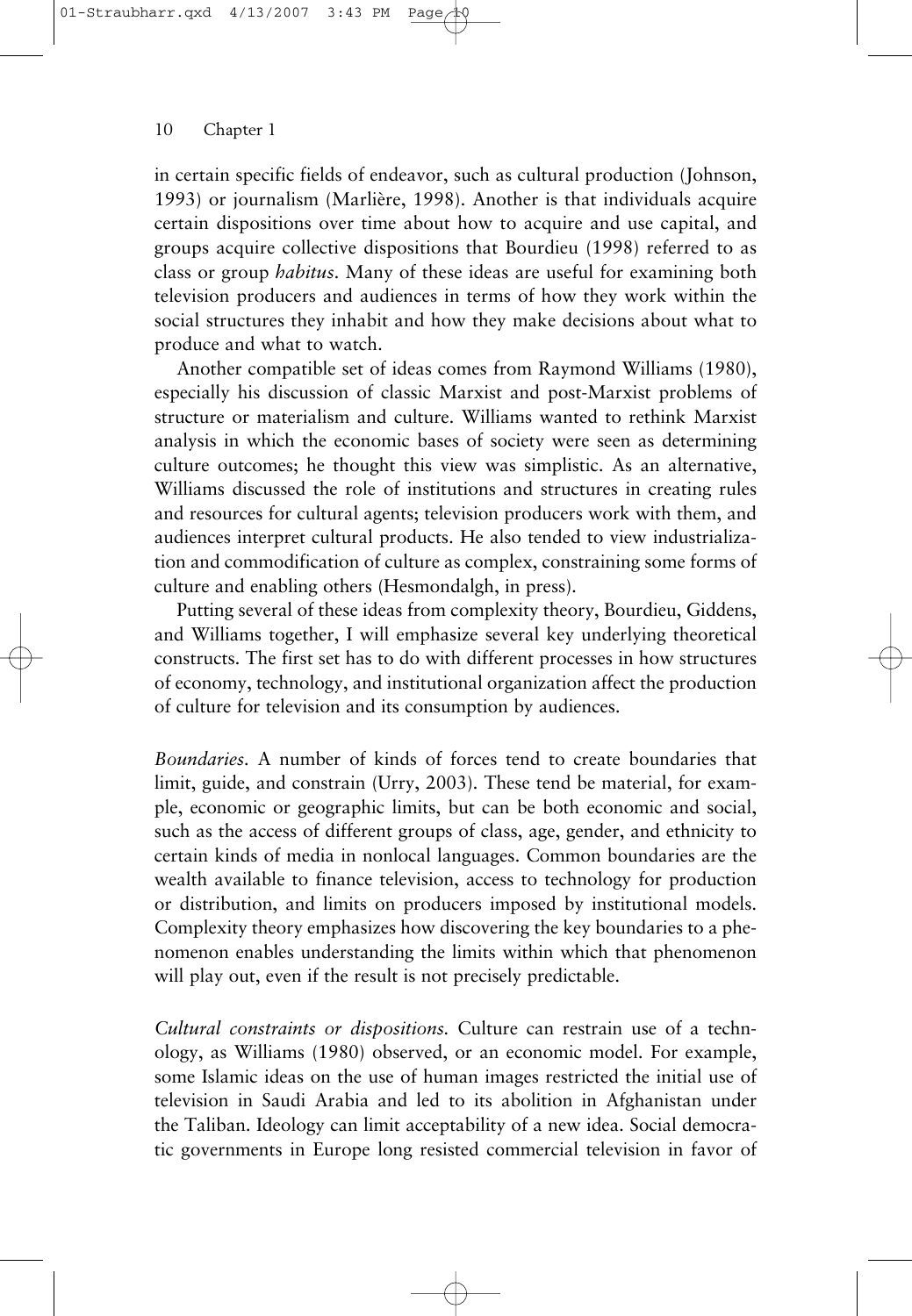publicly owned television. Cultural dispositions, building on Bourdieu, can also lead individuals, groups, and societies in certain directions; for example, the policy tradition of the United States tends to prefer private initiatives over public ones, even when either would be acceptable under law.

*Rules.* Cultural systems tend to have either formal rules, as Williams (1980) observed, or patterns of behavior, as described by complexity theory, that condition or guide the way that culture is created. For example, professional socialization of producers/editors, institutional rules by networks or governments, and ground rules set by religion and culture all tend to define what is news or what makes for a good soap opera.

*Enabling forces and conditions.* Although any kind of structure imposes boundaries, limits, and conditions, it also tends to bring with it new ideas or resources (Williams, 1980) for cultural production and broadcasting. Advertising-based, privately owned commercial networks can disrupt an existing public service television system, but they can also bring in new resources to make more production possible, within the new limits.

*Resources.* Similarly, institutions and structures place boundaries and rules around what cultural producers can do, but they also provide resources to work with, an idea common to Williams, Giddens, and complexity theory. So the classic Hollywood studio production system might have seemed a straitjacket on creativity to some, but those who were able to work within that system made quite a remarkable number and variety of films, showing what some called "the genius of the system" (Schatz, 1988).

The second set of processes and actors has to do with how cultural actors, both producers and audiences, work within structures and how actions by those cultural agents or actors cumulate into larger patterns of culture.

*Cultural agents.* These include both producers and consumers of cultural products like television. Although people work within structures, they also constitute and recreate what is thought of as structure (Giddens, 1984). The structures of television require buildings and equipment, but the real structure is the organization and actions, person by person, of the productive processes that use the buildings and equipment.

*Patterns.* Although it isn't always easy to predict what kinds of cultural forms television will produce or what forms television institutions will take, there are patterns that tend to replicate globally, then adapt to regional, national, or local situations, as complexity theory describes for various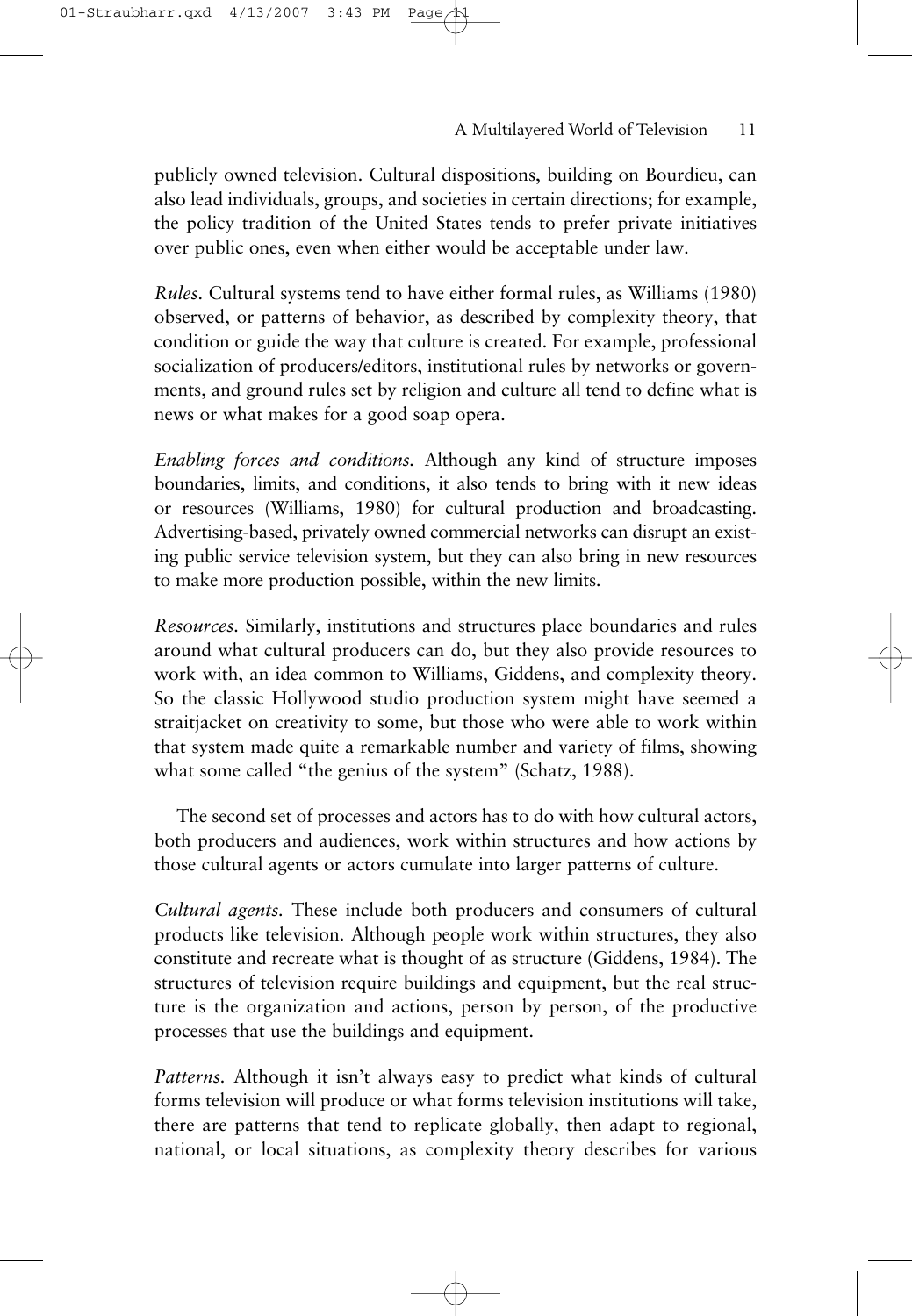complex systems (Urry, 2003). Patterns can be strong institutional models for example, the pattern of commercial broadcasting that is being driven globally by economic changes—or they can be smaller patterns within that larger one, for example, the global predominance now of soap operas, music videos, talk shows, reality shows, and variety shows because these work well as program formats with newly commercialized networks and stations.

*Continuity.* Cultural patterns tend to show both stability and change. Much anthropological work tends to show a bias toward continuity in cultures despite global pressures for change (Appadurai, 1996). However, cultures are also constantly changing, both from internal forces and from external ones (Nederveen Pieterse, 2004).

*Emergent change.* Even without radical breakthroughs from outside, cultural systems tend to show gradual change from within (Urry, 2003). This is accomplished both from internal creation as people and institutions change and have ideas and from slow and gradual absorption of ideas from outside, so that change is slow and tends to be incorporated into ongoing continuities. Japan is often cited as an example of deliberate, gradual absorption of changes from outside, as when it takes American cultural forms and adapts them (Iwabuchi, 1997).

*Hybridization.* New elements from outside a culture, whether from slow gradual contact or major threshold change, tend to be adapted to local culture over time. All of the preceding forces tend to interact in a way that fosters hybridization, in most cases. Hybridization can be a genuine synthesis of different culture elements into some new culture, as with the emergence of new Latin American cultures from indigenous, African, and European roots.

*Multilayered cultures and identities.* Instead of genuine synthesis between cultural elements or parallel to it, multilayered cultures and identities can also coexist; older cultural elements survive in somewhat coherent layers while new ones are imposed or adopted over them in new layers. So cultures change in both hybrid and sedimentary ways as layers build, interact, change, and persist.

*Threshold events.* Outside forces of new technology or ideas (what Rogers, 1983, might have called *innovations*) can cause major ruptures and changes in cultural systems, like other complex systems. The structures shift after a new force enables new infrastructure with new technologies such as satellite distribution, or after new models such as commercial television change how television is conceived of and produced. Analyses of globalization emphasize many recent threshold events.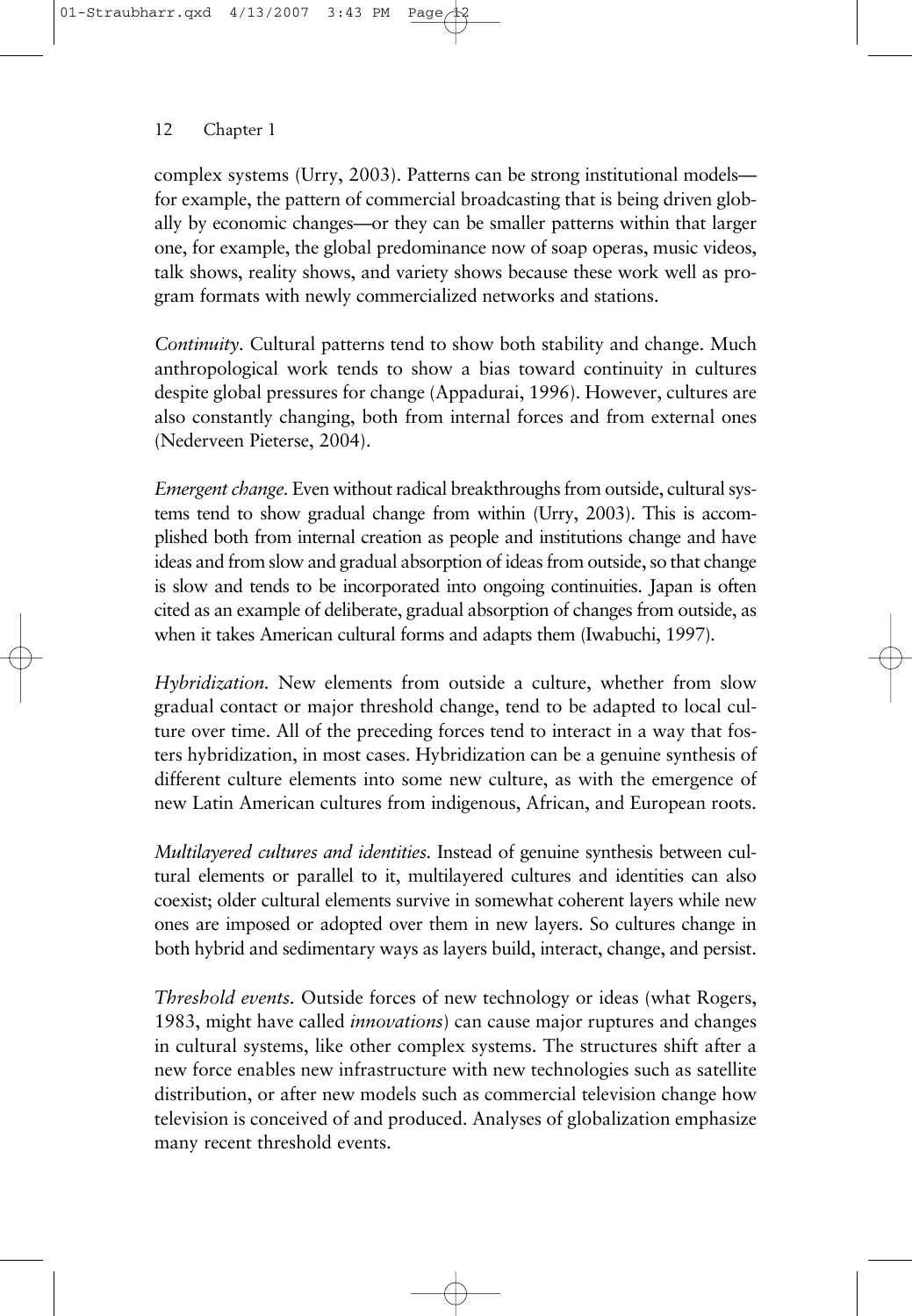*Cataclysmic change.* Complexity theory sees some changes as extremely rapid, completely changing boundaries and patterns. Although cultures tend to persist and hang on, in many cases, change imposed from outside is cataclysmic, such that small fragile cultures simply die out or are absorbed into other larger or more powerful cultures. Dozens of small indigenous languages have died out in the past decade as speakers of the language either die off or are absorbed into other culture and language groups.

In this analysis, the chief structural factors are technological, economic, and institutional. Technology tends to enable new developments. It can also present constraints, but the result over time tends to be a layering, additive effect of new possibilities. New technologies, such as broadcast or satellite television, don't necessarily eliminate other options based on earlier technologies. For example, although VCRs and satellite/cable television make accessible to developing countries many new U.S. movies and television programs, only a small number can afford access to these technologies, and many of them don't necessarily use such technologies to watch the "new" U.S. or global content. Economic factors also both enable and limit cultural developments. Economic relations with other countries and economic growth can create new possibilities, such as bringing television broadcasting into a country. However, economic relations can also create dependencies that narrow possibilities.

At the cultural level, I focus on the formation of language and cultural communities and the creation and flow of media, particularly television, within and across those communities. The key elements in the formation of communities are their own historical dynamics, particularly the development of language and cultural themes, the creation and maintenance of group cultural identities as a locus of meaning, and cross-cultural interpersonal interactions such as travel and migration between communities. The media, the main focus of this study, build on, reinforce, and, by dint of the agency of both media producers and consumers, sometimes contradict both this cultural context and the larger structural context of economics, technology, and institutions. Both structuration and complexity emphasize that human agency and even aggregate social forces are sometimes hard to predict based on structural or even cultural forces.

Culture is clearly more than a force acted on by technologies such as television and economic patterns such as advertising. Social forces, such as the migration of people across countries and regions, have powerful effects on the cultural and social context of television, economic actors, and forces. Although these social and cultural forces are driven by economic and political factors, they also have powerful effects of their own, once set in motion. Appadurai (1996), for example, saw the major social ruptures and transformations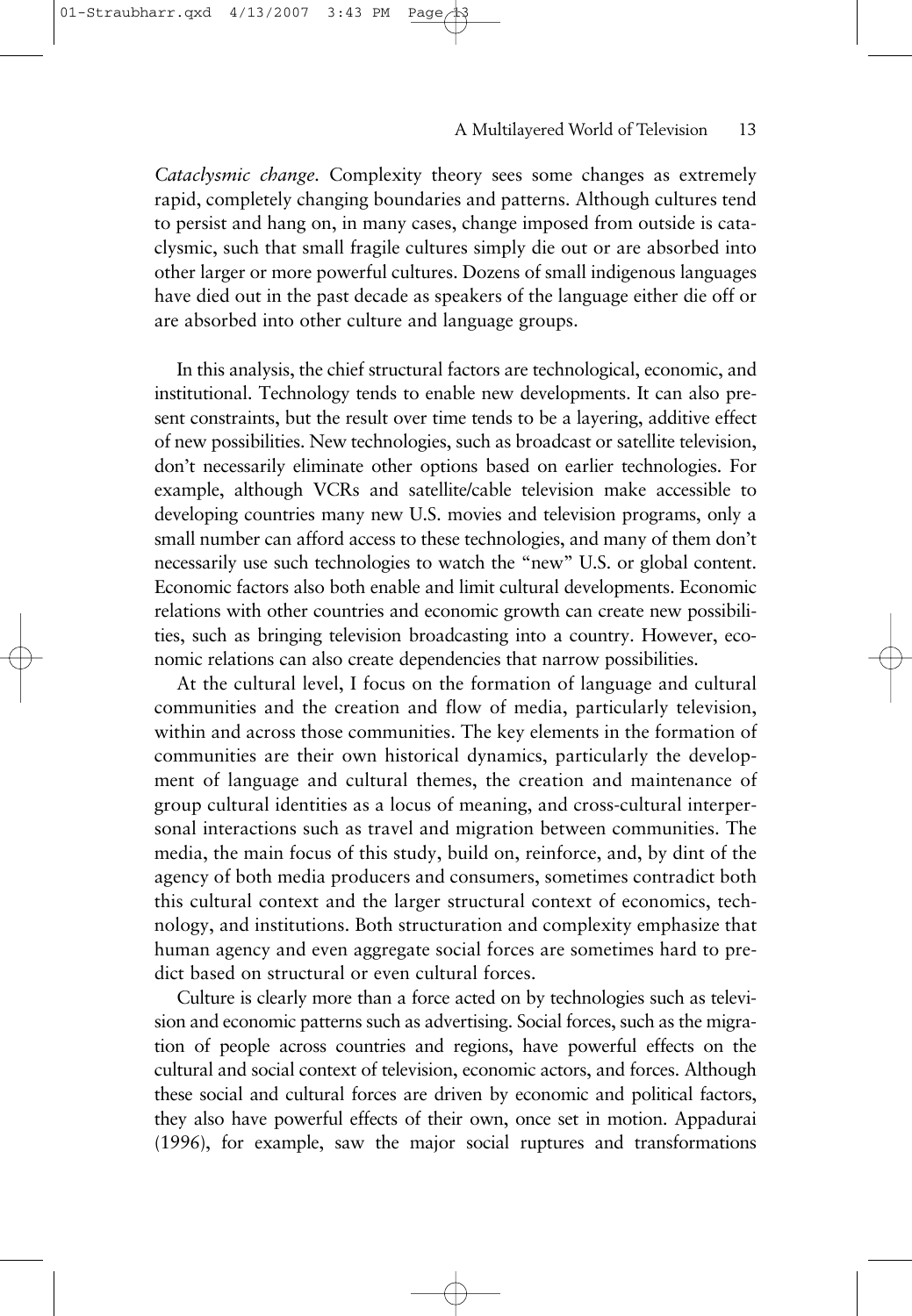attributed to modernization and globalization as driven by migration and media. Chapter 2 explores this process of hybridization, the synthesis of local cultures with the imported elements of culture brought in by globalization, through specific processes such as electronic media, migration, inflow of genres and models, and entrepreneurial action of global or regional companies.

An important question is whether the different levels raised here are relatively independent or whether some are rather more conditioned, if not determined, by others. Appadurai (1996) argued that media interactions diverge—or are disjunct, in his terms—from economics, technology, politics, and people flows. He noted,

Global flows occur in and through the growing disjunctures among ethnoscapes, technoscapes, financescapes, mediascapes and ideoscapes. This formulation, the core of my model of global cultural flow, needs some explanation. First, people, machinery, money, images, and ideas now follow increasingly non-isomorphic paths; of course, there have been some disjunctures in the flows of these things, but the sheer speed, scale, and volume of these flows now are so great that the disjunctures become central to the politics of global culture. (Appadurai, 1996, p. 37)

In this book, I argue, however, that cultural factors such as migration and media content flows are not truly independent from structural factors such as economics, technology, and institutional structures. There are separate developments and relative degrees of autonomy, owing to the kind of complexity and disjuncture that Appadurai perceives. But factors such as economics and technology affect cultural factors such as migration, historical development, and media relatively more often than vice versa. Political economists certainly argue the primacy of economics, and a number of scholars from McLuhan (1994) to Postman (1986) have argued for the primacy of technology as a determining factor.

This current chapter presents a tentative model that summarizes the relative positioning of the structural and cultural factors. In this model, the structural and cultural factors influence each other, but the relative weight of the structural factors is slightly higher. This is deliberately intended to be not a strong statement of determination but a more complex statement of the asymmetric interdependence of factors that influence each other at multiple levels. Structural factors, such as economic conditions or technological changes, are more likely to either limit or enable changes in cultural factors than vice versa. A new technology like the printing press creates a series of new social possibilities. However, cultural factors affect structural factors, too. Some technological changes have been put off by cultures that could not absorb them or found that they clashed too strongly with cultural values.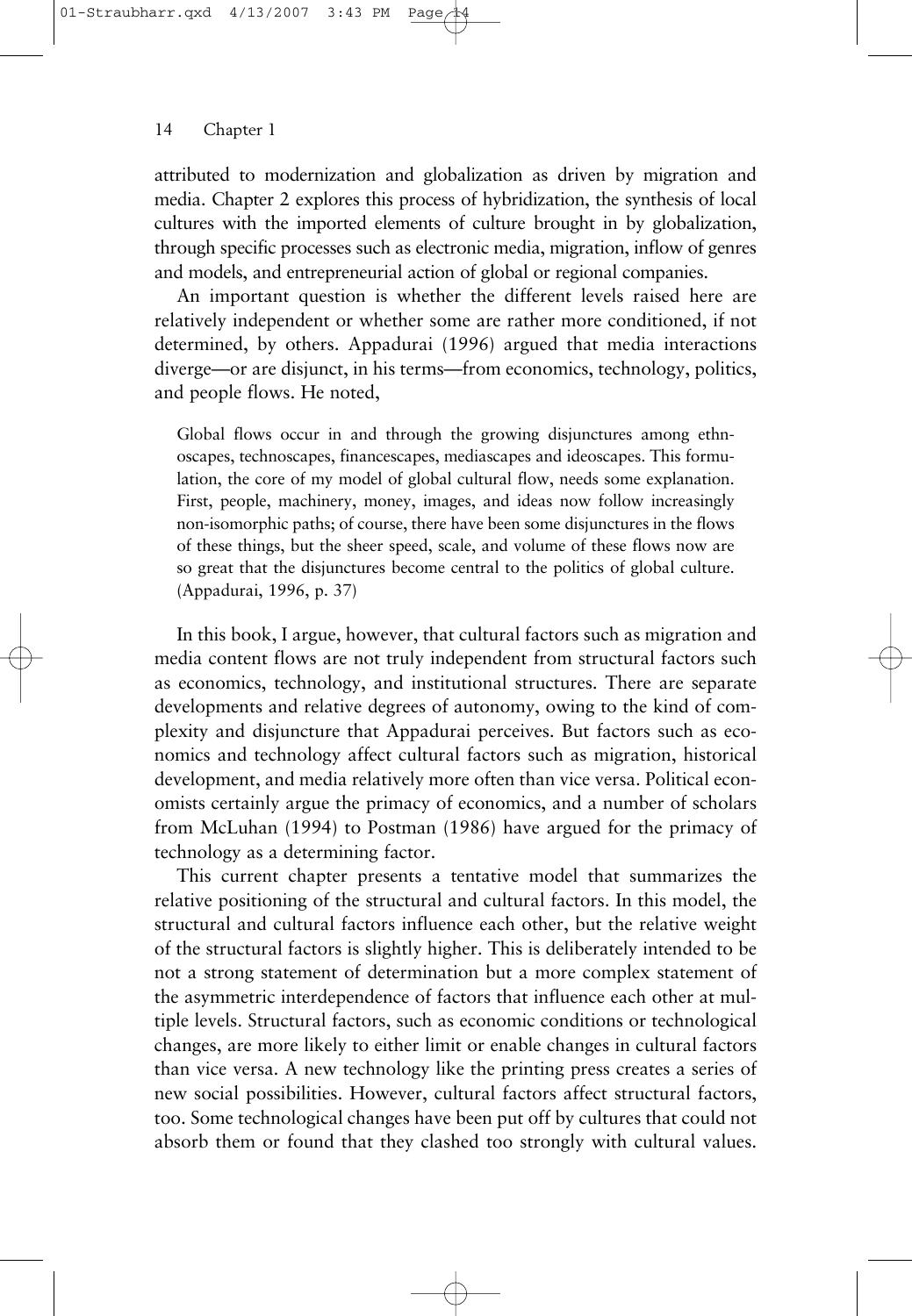For example, the printing press was much more revolutionary in Western Europe, where a series of economic and cultural factors favored it, than in China or Korea, where it was also invented but where cultural and other factors did not favor its rapid diffusion. Even more dramatically, Japanese military culture largely gave up use of guns between 1543 and 1879, even after they had been proven decisively useful in battle, because they strongly threatened the dominant samurai culture (Perrin, 1979).

These structural and cultural factors interact. They often affect each other strongly, with some primacy to the structural factors. Both sets of factors influence and condition both structural and cultural interactions. Structural interactions might range from colonialism or imperialism to interdependence. Cultural interactions might range from homogenization to hybridization.

There are several important structural and cultural factors. These factors both bound and enable developments in the cultural factors. Within cultural factors, I emphasize migration, media, and cultural history or internal development of cultures over time. Although these factors are bounded and enabled by the structural factors, the cultural factors also form patterns that can bound or enable structural developments.

There are also a number of possible modes of interaction at both structural and cultural levels. This book examines several possible modes of structural interaction between societies, including colonialism, imperialism, dependency, and the mode that this study sees as ascendant in increasing numbers of interactions between societies, asymmetrical interdependence. These structural forms of interaction also create boundaries that limit forms of culture. This book also examines several possible modes of cultural interaction between and within cultures. These include penetration, one-way flows of products and influences, homogenization, interpenetration or twoway flows, hybridization, and the formation of multiple layers of culture. In complexity terms, these could be seen as patterns of interaction that tend to play out and replicate at different levels of the world television system.

All of these forms of interaction can be found in the relationships between different societies at this time. A few societies are still in a colonial relationship with a dominant state; for example, Guam, Surinam, and a number of small island societies. Many recently independent countries, such as the French-speaking countries of West Africa, still find themselves dependent in both structural and cultural relations with former colonial powers, in this case, France. Even countries with longer histories of independence, such as those of Latin America, often find themselves dependent in many ways, not necessarily on former colonial powers such as Spain or Portugal, but on currently dominant powers such as the United States. However, I argue that although imperialism and dependency may characterize the structural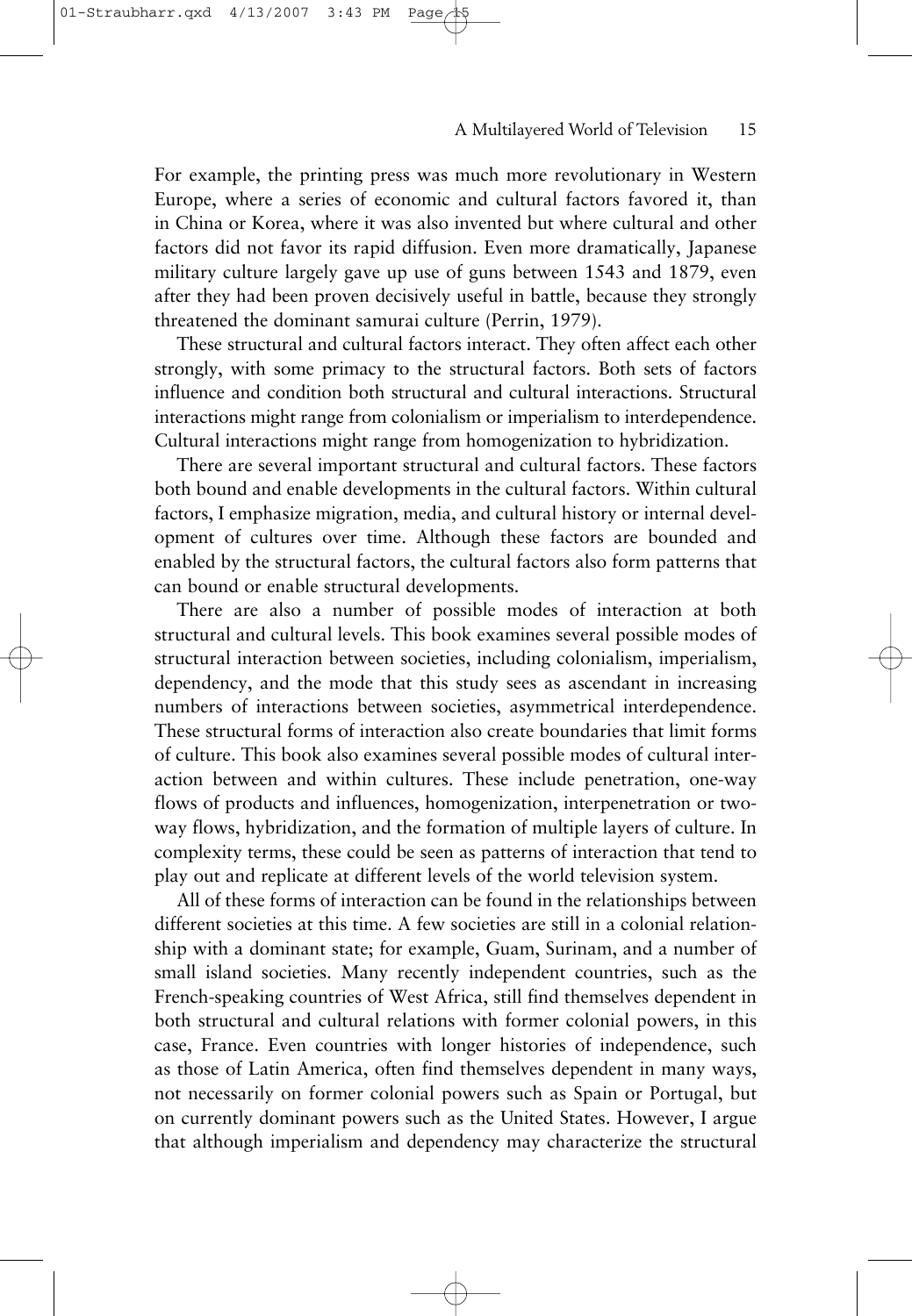relations of a significant number of societies, the tendency over time is toward asymmetrical interdependence: relationships that are increasingly interactive or interdependent but often highly unequal. Societies' relations also change so that a country may well move from colonial status to dependency on the former colonial power to a more interdependent but still unequal or asymmetrical relationship. These trajectories vary. In the early growth period of television in the 1960s, Brazil imported much of its television programming from the United States. Imports declined in the 1970s and 1980s as Brazil's own productive capacity grew; Brazil produced large numbers of television programs and began to export them. Brazil is now a dominant exporter to Portugal of cultural products. Mozambique, another former Portuguese colony, is far more dependent on Portugal (than is Brazil) and even somewhat dependent, especially in cultural imports, on Brazil.

At the cultural level, interactions between societies also clearly vary. Almost all societies are now penetrated by outside cultures, but many increasingly put some influence back out to those that have penetrated them, in a form of asymmetric cultural interpenetration. Robertson (1995) talked about the cultural interpenetration of the global or universal and the local or particular as one of the predominant cultural patterns of current globalization. Many countries have been and still are on the receiving end of largely one-way flows of culture and information. This was highlighted during the New World Information and Communication Order debate in the 1970s and 1980s, which noted that flows of television, film, music, news, and data between countries tended to be very unequal, even one-way (UNESCO, 1980). In some areas, notably feature film and news, this extremely asymmetric flow still seems to predominate. However, since the 1970s, an increasing number of countries have begun to create more of their own television, video, music, blogs, and Web sites, to produce local, national, or regional cultural goods. In some cases, these smaller producers can export cultural goods back into the world or regional systems. In this book, I argue that few cultures are effectively homogenized by outside forces, but that hybridization of local and foreign cultural elements and forms is increasingly common. This builds on the idea of Robertson (1995) that cultures are increasingly *glocal,* placing local elements within globalized forms or other combinations of the global and the local.

## **Structural and Cultural Process Frameworks for World Television**

This book looks at globalizing, regionalizing, nationalizing, and localizing forces that include both structure and culture. At all of these levels, alternative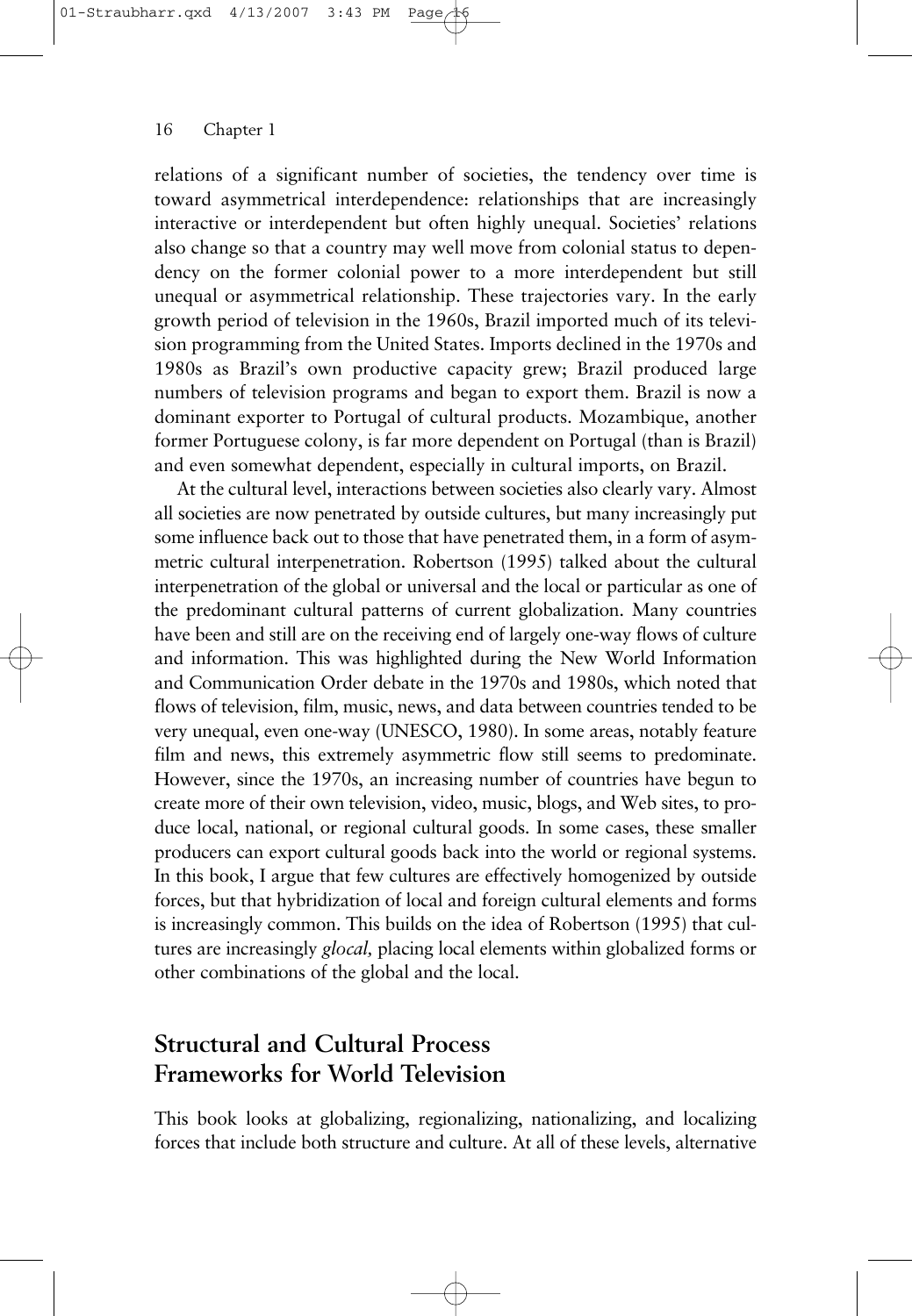structural process or interaction frameworks ought to be considered. These include a number of the theoretical models that have been created to analyze international media interactions: colonialism, imperialism, dependency, and asymmetrical interdependence. Several alternative cultural process types have also tried to capture the essence of cross-cultural interaction via media. These include the initial penetration of cultures by outside cultures, homogenization, one-way flow or interaction, interpenetration, cultural proximity, and hybridization.

## Colonialism and Imperialism

Cultures have rarely been completely isolated. Even before the European expansion in the 1400s, there was considerable trade and contact between many, if not most cultures. Abu-Lughod (1993) is among the scholars who have argued that, before 1492, there was in fact a world system of loosely interconnected regional empires in what are now Africa, the Arabic world, central Asia, China, Egypt, Europe, India, Iran, Japan, Russia, and Southeast Asia, a point discussed further in Chapter 2 of this book.

From 1492 (or earlier, in the case of Portuguese expansion into Africa) onward, however, the European powers raced to create empires, which in several cases spanned the globe. They colonized many formerly independent areas as well as many that were already parts of other empires. These European empires greatly affected the earlier regional and national cultures, but that impact varied. The European empires went further, in some cases, creating new areas and nations with hybrid cultures, such as English-speaking North America and Spanish-speaking South America. Chapter 2 also describes this cultural hybridization process and how it forms a number of the other major cultural-linguistic markets for television.

#### Cultural Imperialism

One dominant tendency in international television research has been to examine the global development of media as cultural aspects of U.S. and European imperialism. This builds on the idea that although most countries are now independent of the formal colonialism that once characterized most of the world's societies, even these technically independent countries are caught up in a postcolonial web of cultural imperialism. In this view, deriving from Marx and from Lenin's analysis of imperialism, culture and communication are seen as the ideological superstructure of the world capitalist economy's expansion.

In this relationship of cultural imperialism, the role of culture, including television production, is both economic and ideological. Television can be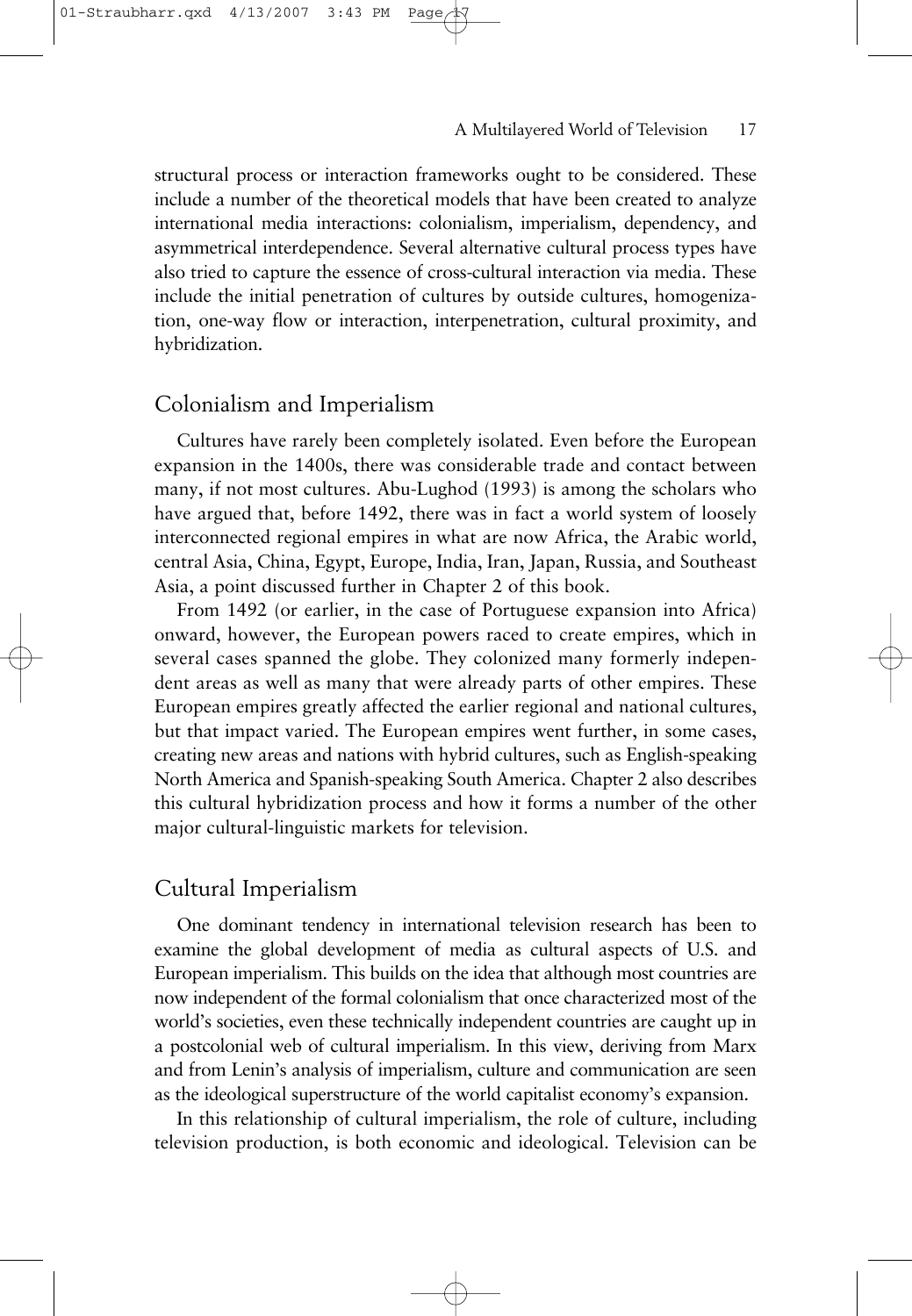seen as another product sold at high prices by First World producers to Third World consumers, although as we shall see, the reality of international television sales and flows is considerably more complex than that. The ideological role of television is to make Third World residents content with their lot as lower paid consumers of First World products.

Cultural imperialism usually makes strong claims about the social or behavioral effects of media, advertising, and other cultural forces. This theoretical concept tends to see culture as only part of a holistic system, in which imported television programs, local adaptations of U.S. genres, local and imported advertising, and commercial media models all combine to produce an attitude favoring increased consumption among viewers (Schiller, 1991). The main specific critiques, according to Tomlinson (1991), are that capitalism is a homogenizing culture force and that capitalism produces and reproduces a culture of consumerism. I agree that these to be very likely macro or high-level effects of the globalization of television within a capitalist world system. However, Chapter 3 argues that these complex effects operate differently among various nations and various classes within nations.

## Postcolonial National Television

In almost all countries, television formed part of postcolonial development. Regular television broadcasting began to arrive in the 1940s in some of the world's most industrialized countries. Some began to pass their patterns of broadcasting on to their colonies or former colonies. However, most countries began television later, as post–World War II economic development permitted them to afford it. This meant that television in most newly independent countries was, in fact, still highly dependent on their former colonial powers or others.

After independence, most countries fell into structural relationships that could be characterized as dependent. Most of the countries in Africa, Asia, Latin America, and the Middle East were described this way, as were some smaller European countries. These nations depended on the industrialized world for capital, technology, models, and most imported goods. Speaking primarily of Latin America, Fox (1992) observed that "cultural dependency generally was taken to mean the domination of content, financing, and advertising of the domestic media by foreign, specifically U.S. companies" (p. 4).

Some theorists veered away from the holistic explanations and the degree of economic determinism implied in dependency and cultural imperialism theories, but they wished to build on many of these ideas. Lee (1980) focused on several interrelated factors: financial or ownership involvement by First World companies in Third World media, the adoption and use of First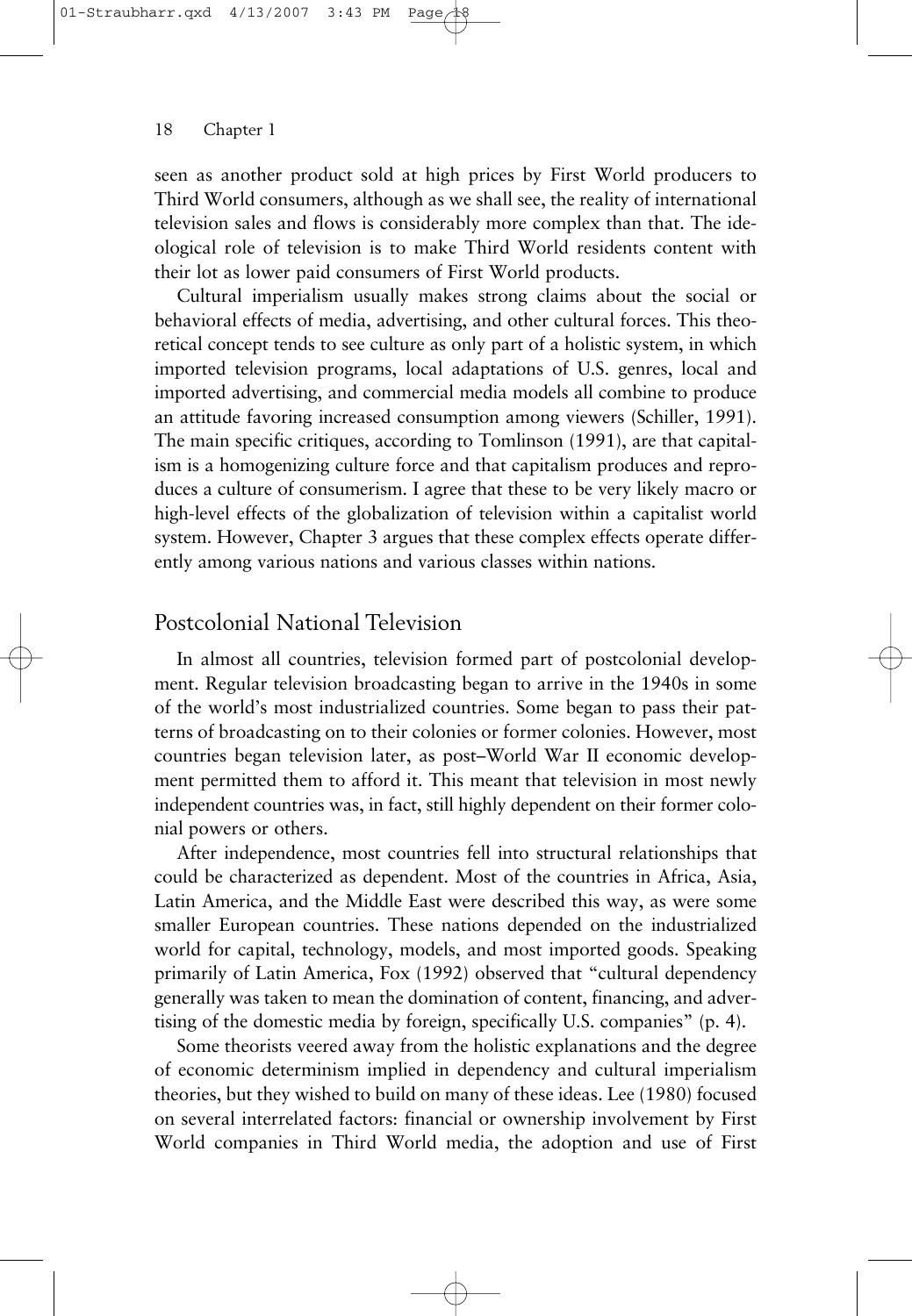World media models, the uneven flow of media products (particularly television) from First World to Third World, and the effect of both imported models and programs on Third World cultures. Chapter 3 examines how television developed in a variety of nations, with different levels of dependency or growth and autonomy, along with varying forms of adaptation and hybridization of foreign influences.

Another key research tradition focuses on cultural industries. The original research by Horkheimer and Adorno (2001) focused strongly on the power and integration of what they saw as a monolithic culture industry that tended to change culture into a mass culture that reinforces capitalist consumer ideology. This research analysis had a powerful effect in Latin America, Europe, and the United States, where powerful national cultural industries were growing. Quite a bit of current research on the conglomeration and integration of cultural industries such as Time Warner follows this theme (McChesney, 1999). However, Latin American scholars (Martín-Barbero, 1993) and others have also begun to use this basic framework to look at aspects other than power and conglomeration: the way national production has grown in some countries rather than others and incorporation of global models in national industries (Sinclair, 1995). Chapter 3 also looks at this body of research.

## Globalization

01-Straubharr.qxd 4/13/2007 3:43 PM Page 19

Many observers from journalism, industry, and the academy have noticed a rapid global penetration of recent economic and technological changes. For many, and from diverse angles, globalization is now the new dominant paradigm. They look at "flows of goods, people, information, knowledge and images" which "gain autonomy at a global level" and at "third cultures" of people who are more than national or bilateral in orientation (Featherstone, 1990a, p. 1). For those who stress political economy, globalization is the extension to the whole world of capitalism, the consumer economy, advertising, and concentrated ownership of media groups such as Bertelsmann, Sony, and Murdoch (Herman & McChesney, 1997). Featherstone (1990a) saw globalization as "cultural integration and disintegration processes which take place not only on an inter-state level but processes which transcend the state-society unit and can therefore be held to occur on a transnational or transocietal level" (p. 1). Writing about globalization tends also to incorporate postmodern perspectives in focusing less on homogenizing processes, such as media imperialism or Americanization, and more on a diverse set of processes, codes, symbols, and cultural products that can be both local and globalized (Featherstone, 1990a).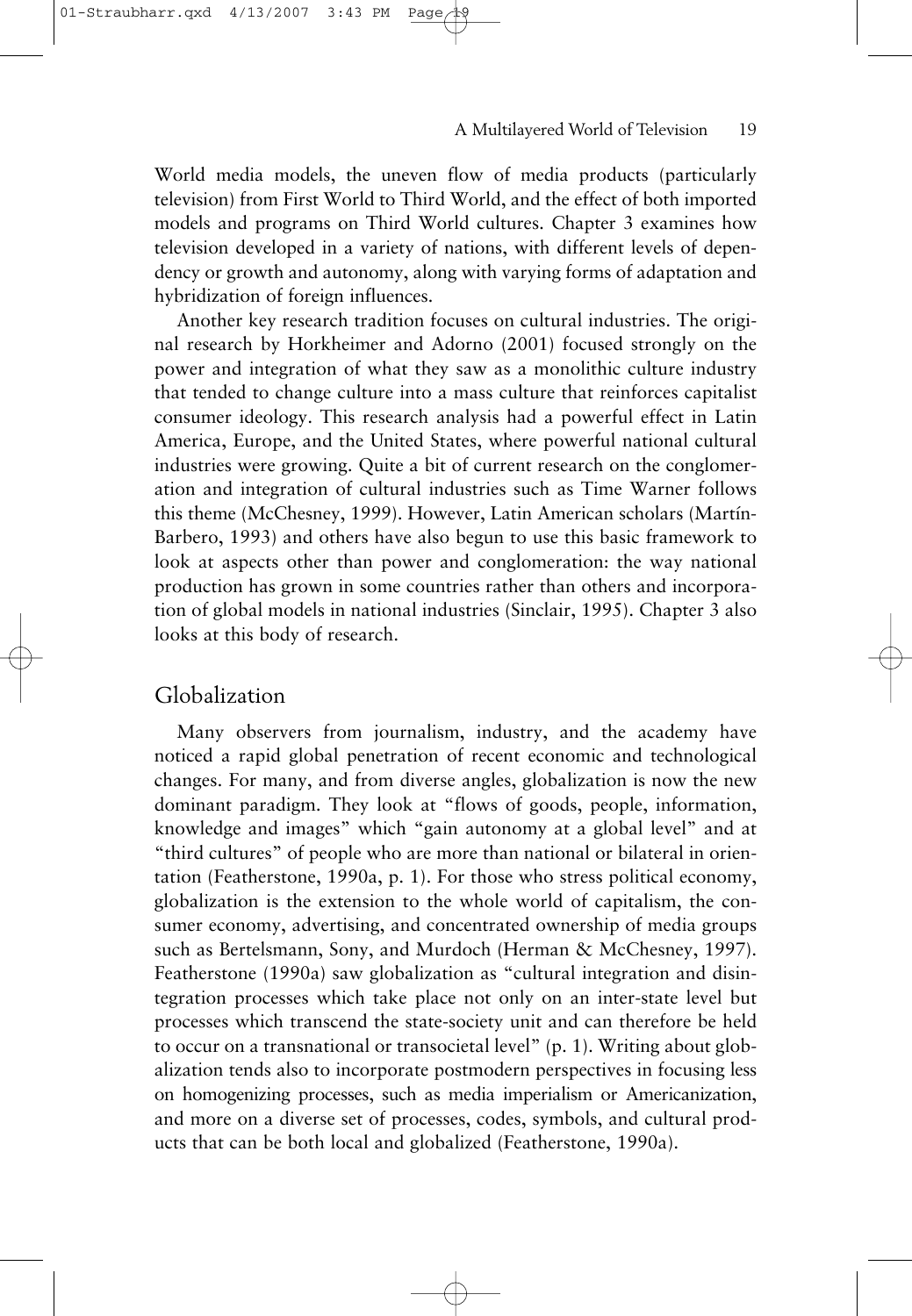A good example of this process is advertising. The roots of the current global trends in advertising can be traced to the U.S. advertising industry, which created a prototype of organization; models for newspaper, radio, and television ads; and a general model of how advertising might fit into an industrial economy and a consumer society. This model and the specific ad prototypes have been widely diffused, first by U.S. firms moving into new markets where they wanted to advertise, then by U.S. advertising agencies that followed their clients, and finally by professionals from other countries who were trained by U.S. firms and advertising agencies. This process struck a number of observers as direct Americanization and dependency on the United States (Fox, 1975; Janus, 1977). However, various countries, including China and Japan (Iwabuchi, 2002), have modified advertising-based media models and further diffused those modified models to other countries. The modifications feed back into the increasing number of global actors, U.S., European, Japanese, and others. A slightly different global style emerges, along with very different adaptations of the advertising idea. All of these models still serve to promote an increasingly global consumer economy, but they are both generalized to the world and specified to various localities, well beyond direct dependence on the original U.S. companies, agencies, and models.

There is a general movement away from deterministic views of the political economy of television (Martín-Barbero, 1993). In this book, I use complexity theory and structuration as means of considering structural power without falling into determinism. It is important to neither under- nor overestimate structural power because these political economy analyses correctly stress the importance of ownership, class relations, and other economic factors in the shaping of television at world, regional, and local levels. Chapter 4, which discusses the creation of global media firms and the new global patterns and models for television, covers in more depth theories of globalization and presents a model for understanding the asymmetrical interdependence of world television.

## **Roles and Impacts of Technology**

Chapter 4 focuses primarily on the political-economic aspects of globalization, which are usually seen as fundamental for understanding the resulting recent rapid changes. However, equally central to most analyses of globalization is the equally rapid, widespread impact of technologies of communication, covered in Chapter 5. Since the mid-1990s, much of that fascination with technological globalization has focused on the Internet. However, before many knew of the Internet, the new technologies of satellite and cable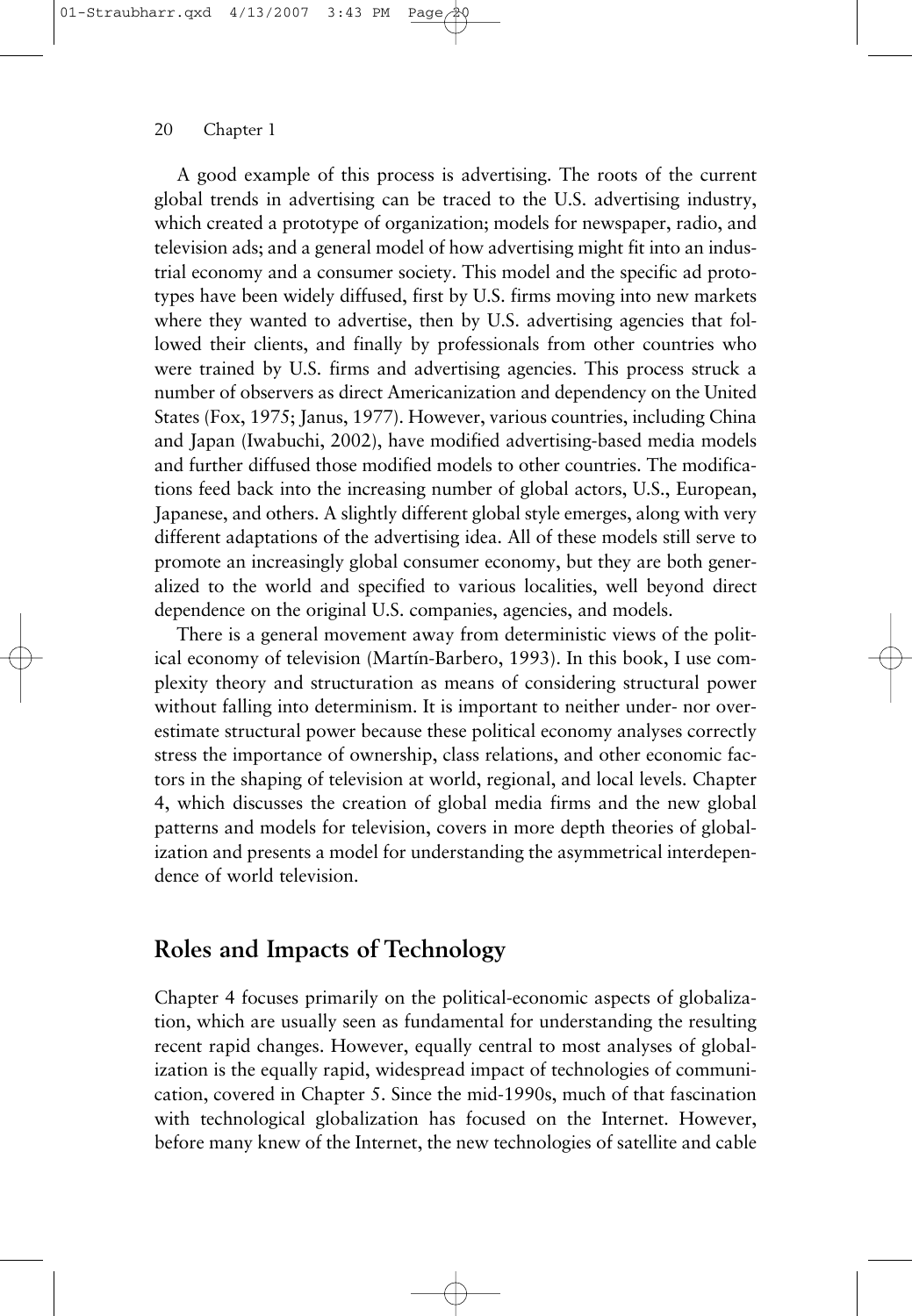television held the world's attention and fears for decades (de Sola Pool, 1983). Many expected technologies such as satellites to facilitate the next wave of cultural imperialism (de Sola Pool, 1979; Jayakar, 1993; Oliveira, 1986), and indeed, many still fear exactly that, although now most speak of a more complex scenario of both global and regional satellite forces, such as the relationship between global CNN and regional Al-Jazeera (Kraidy, 2002).

Much of the fear of change focused on satellite and cable television distribution, particularly their potential for carrying television programs and channels across borders. However, equally significant is the technological potential in changes that enable much cheaper and more flexible production and distribution. Production technology in video and sound has dropped dramatically in cost and gone up dramatically in quality. For example, a broadcast-quality production camera, which is also portable enough for exterior production, can be had for well under \$5,000. A broadcast-quality editing system can be had for \$5,000 or less. High-quality sound recording and simple but adequate mixing equipment can be had for under \$3,000.

Another key issue with technology impacts as part of globalization is to ascertain who in what culture actually has access to what technology. When speaking of computers and the Internet, statements from world forums like the World Summit on the Information Society (2003–2005) clearly see that most people in the world do not have access to these new communication technologies, which greatly diminishes the potential impact they have as part of globalization (ITU, 2006). However, many of those concerned about impacts of satellite and cable television technology fail to recognize that most people in the world do not have access to them either because they cannot afford them, because governments like China restrict access to them, or because they are sufficiently satisfied with broadcast television that they choose not to pay for access to them.

## **Asymmetrical Interdependence and Asymmetrical Cultural Interpenetration: A Proposed Model**

To move beyond the original limitations of dependency and imperialism theories, some of their main points were incorporated while complexity was added to their approaches. In this book, I reinterpret the term *asymmetrical interdependence* (Galtung, 1971) to refer to the variety of possible relationships in which countries find themselves unequal but possessing variable degrees of power and initiative in politics, economics, technological capability, and culture (Straubhaar, 1991). This view builds on the concept of dependent development, in which dependency may direct or limit national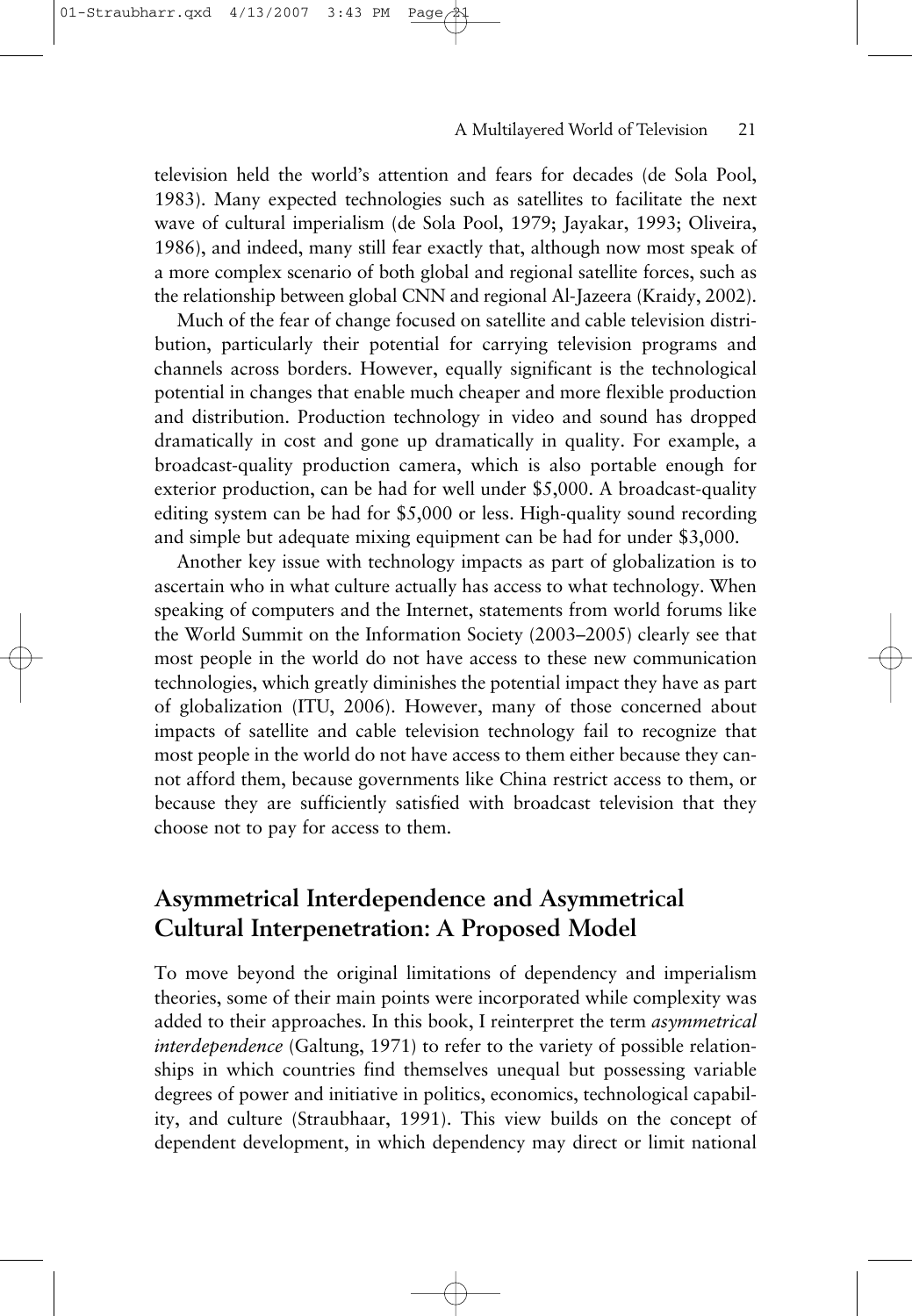growth but growth or development can take place (Cardoso, 1973; Salinas & Paldan, 1979). While the structural context, problems, and constraints for much of the world's media that dependency theory pointed out should be analyzed, consideration must also be given to the development of cultural industries that show increasing aspects of interdependence by creating more cultural products, adapting and changing cultural product models, and exporting both. This concept also builds on ideas of globalization, viewing global, regional, national, and local actors as part of an interdependency that is dynamic but asymmetrical, with growth and change in uneven and changing degrees. Nation-states and national-level actors have a continuing role, but so do local, supranational, regional, and transnational actors.

This vision moves beyond looking at world cultural and economic relations using dichotomies between dependence and independence or narrow typologies, such as core, semiperipheral, and peripheral countries. In this book, I anticipate a broad range of possibilities between relative autonomy of the sort enjoyed by the United States and relatively strong dependence such as that suffered by the smaller countries of the Caribbean. Rather than one range of possibilities, several interrelated levels or kinds of relationships between nations or cultures were considered, on dimensions analogous to Appadurai's (1990) scapes. For example, a nation like Brazil might depend on others for the manufacture of the more sophisticated information and communication technologies, which restricts its possibilities, but still be relatively autonomous in using the communications and cultural content of those imported technologies as enabling tools to create new forms of culture. Other nations might predominantly import both technologies and content, but perhaps from very different countries; for example, the Dominican Republic imports technology from the United States and Japan and content from the United States and Mexico.

Building on Appadurai's (1990) idea of disjuncture, I propose several levels of interaction between cultures in the world: political-economic, technological, cultural production, content, content flows, and reception of culture. Many previous analyses of these problems fail in part because they look only at one level, such as political economy or media effects, without considering the others. On the other hand, Appadurai's analysis may overestimate the disjuncture or separation between these levels of interaction. There are relationships between political and economic systems, technologies, cultural producers and media institutions, and receivers of cultural and media products. Correspondingly, there is a range of levels of causation or explanation for both structural and cultural issues.

Having reviewed some of the main international structural interaction models, I must examine some of the cultural models or theories that have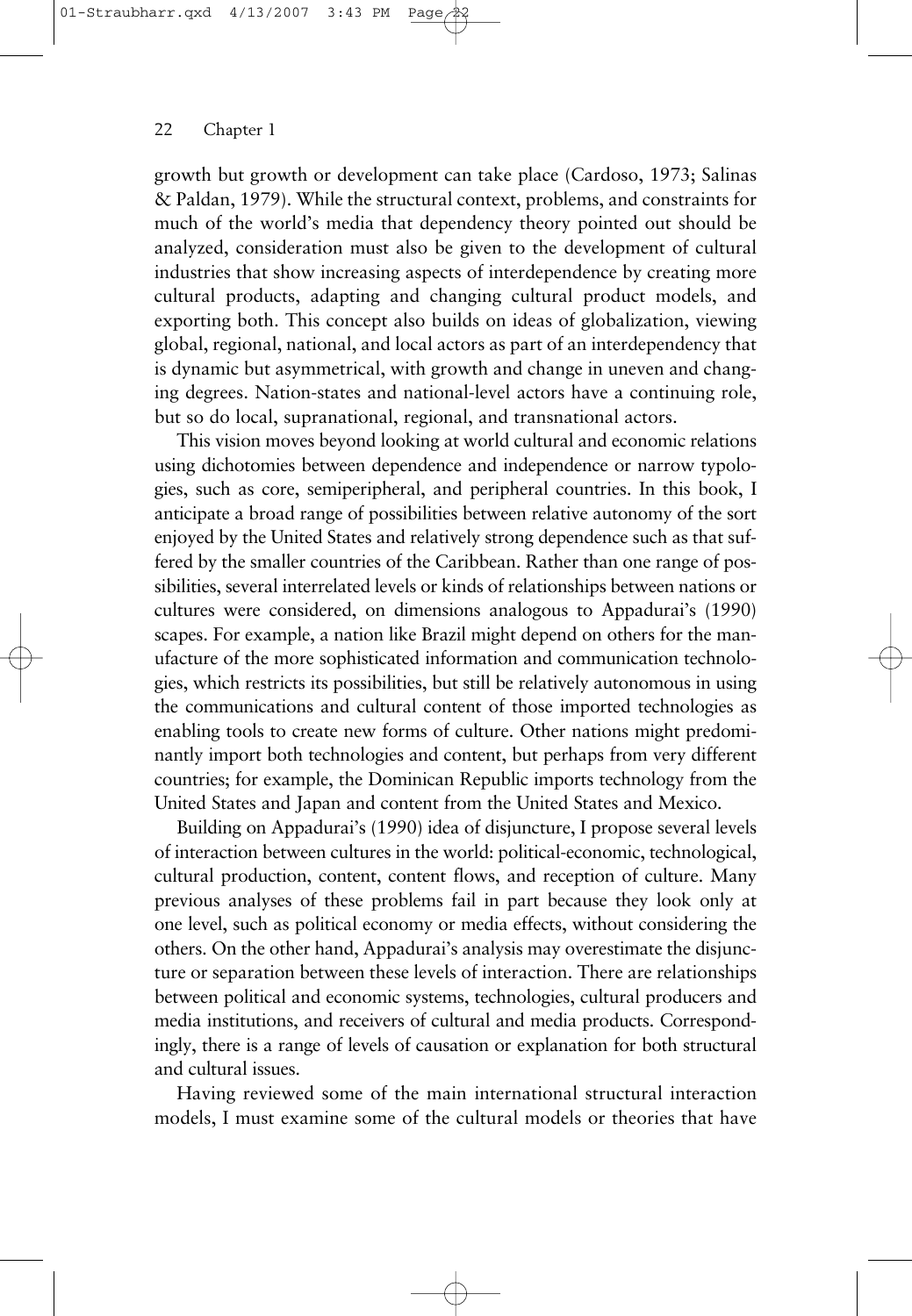tried to capture the essence of cross-cultural interaction via media, including television flows and television genre development, television produceraudience understandings and interactions, cultural proximity, theories of cultural action and choice (such as Bourdieu), hybridization, and the formation of multilayered cultures and identities. The question of the emergence of hybrid and multiple identities among television viewers is covered more thoroughly in Chapter 9.

## Imported TV Versus Local and National: Producers Localize, Glocalize, and Hybridize

Nearly all societies and cultures have been affected by outside cultural influences, and few have ever been free from outside cultural influence. Extensive contacts between cultures (Nederveen Pieterse, 2004) have long existed. A combination of economic and technological changes in the 20th century have enabled mass media to reach many, if not most of the people in the world. Radio, film, television, satellite TV, and the Internet have all increased the rate of contact between societies. Radio and television, in particular, have brought most people into greater contact with the worlds outside their culture.

By the 1960s and 1970s, this technological penetration seemed to have resulted in dramatically increased, largely one-way flows of film, music, news, and television programs from the United States and Europe to other countries (Guback & Varis, 1986; Nordenstreng & Schiller, 1979; Nordenstreng & Varis, 1974; Stevenson & Shaw, 1984). In 1974, Nordenstreng and Varis concluded that most of the world imported most its television programming, which was mostly entertainment and mostly from the United States. These one-way flows seemed a primary symptom of cultural dependence and media imperialism (Beltran & Fox de Cardona, 1979; Lee, 1980).

However, there is evidence, as the tables in the Appendix reveal, that the flows of television have changed considerably in the past 30 years. This study of 26 countries in 1962, 1972, 1982, 1992, and 2002 shows that television schedules in most countries, particularly during the prime-time hours, are increasingly filled by programming from within the country in question or from within its cultural-linguistic region or space.

Some commercial program genres in television and music have become relatively cheap to record and produce. Some genres, such as talk shows, live local news, live music, and live variety shows, are often cheaper for a poor country than importing a situation comedy from the United States, according to interviews with producers in the Dominican Republic and Mozambique.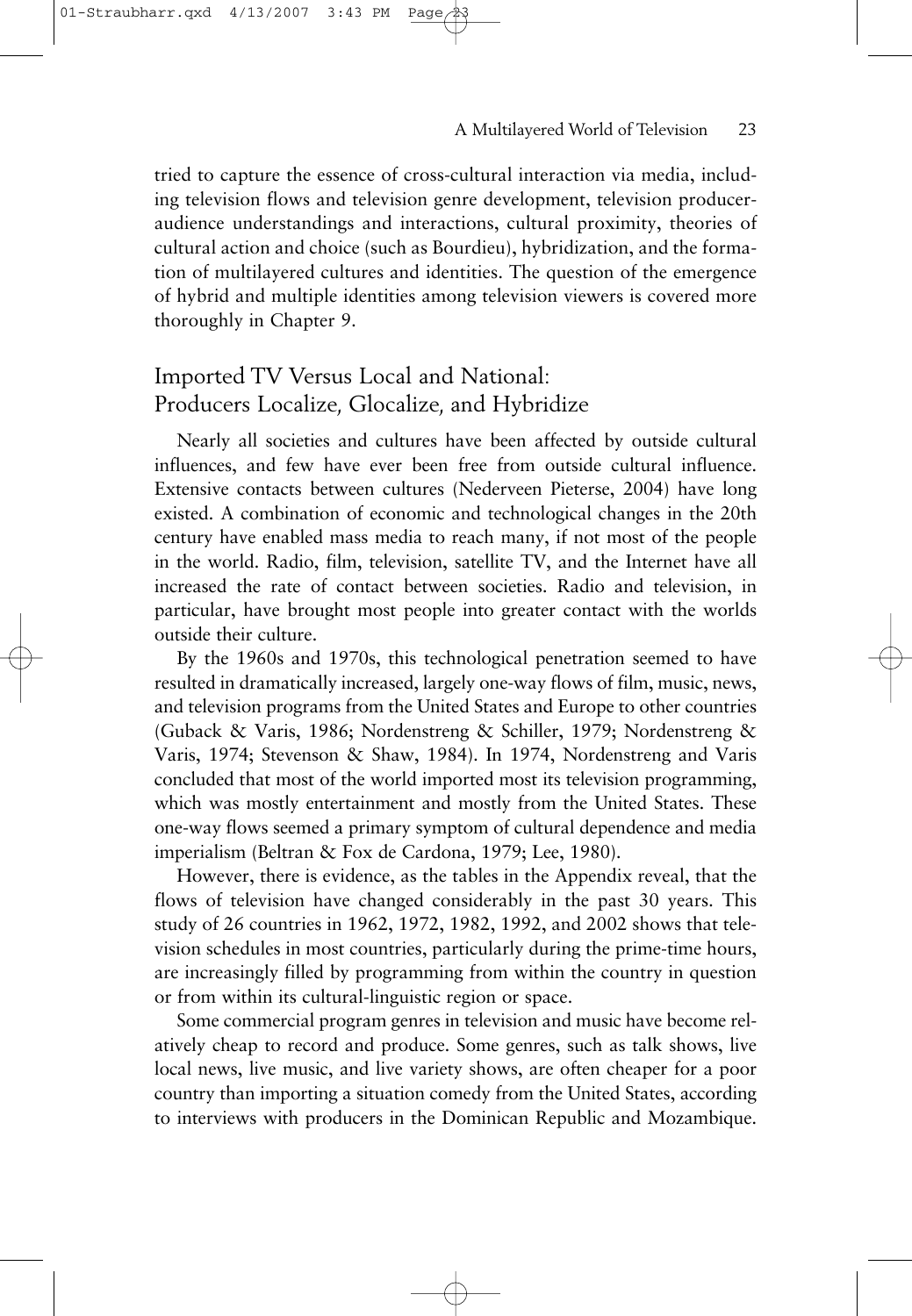These genres have replicated as patterns across countries and are adapted to fit local circumstances, budgets, and audience interests

Chapter 6 examines how national or local producers have worked within cultural industries to produce television. It examines several more theories of globalization, localization, glocalization, reconfiguration (Ricoeur, 1984), and hybridization, relating them directly to how television producers and programmers might think about what to produce, what to import, where to import it from, what to export, and how to adapt television produced for one culture to the interests and demands of the audiences in another one.

Chapter 7 looks at the production and exportation of programs, genres and even whole channels, such as MTV or Discovery. It examines some theories of how programs get altered for export, such as delocalization, and it reviews what is still primarily exported from the United States both in terms of total flow and of genres. The turn from exporting programs and channels to exporting formats, such as *Jeopardy* or *American Idol,* is also covered*.*

Increasingly, when poor countries import much of their programming, it no longer primarily comes in a one-way flow from the United States. The Dominican Republic has imported many genres, such as comedies, variety shows, and news, from Mexico (Rogers & Schement, 1984; Straubhaar & Viscasillas, 1991), just as Mozambique imports entertainment from both Brazil and the United States. This constitutes a more complex flow. Programming now flows horizontally from one developing country to another quite frequently. Some programs even flow back to the United States and Europe. Brazilian television now tends to dominate the prime-time programming of its former colonial power, Portugal (Marques de Melo, 1988, 1992; Pinto & Sousa, 2004). Mexico has long dominated the television and radio programming of the Hispanic audience in the United States (Fernández & Paxman, 2001). The overall flow is still asymmetric, but there is now an interpenetration of cultures, both by migration and by media, which flows largely from developed North to the developing South but increasingly flows back as well.

Many countries now import television genres for national production almost as much (or in some cases, more) than they import television programs. Some genre imports come as formal economic contracts, licensing formats such as *Big Brother.* Others are simply imported and glocalized or adapted by local producers, as Chapters 6 and 7 document. When countries produce more and import less, at least for broadcast television, the flow of television genres such as the soap opera and, recently, prepackaged television formats such as *American Idol* becomes even more important. Instead of importing an entire canned program, networks today tend to import a genre idea to develop themselves, or a virtually turnkey package for a program like *Survivor* or *Popstars,* which provides a complete formula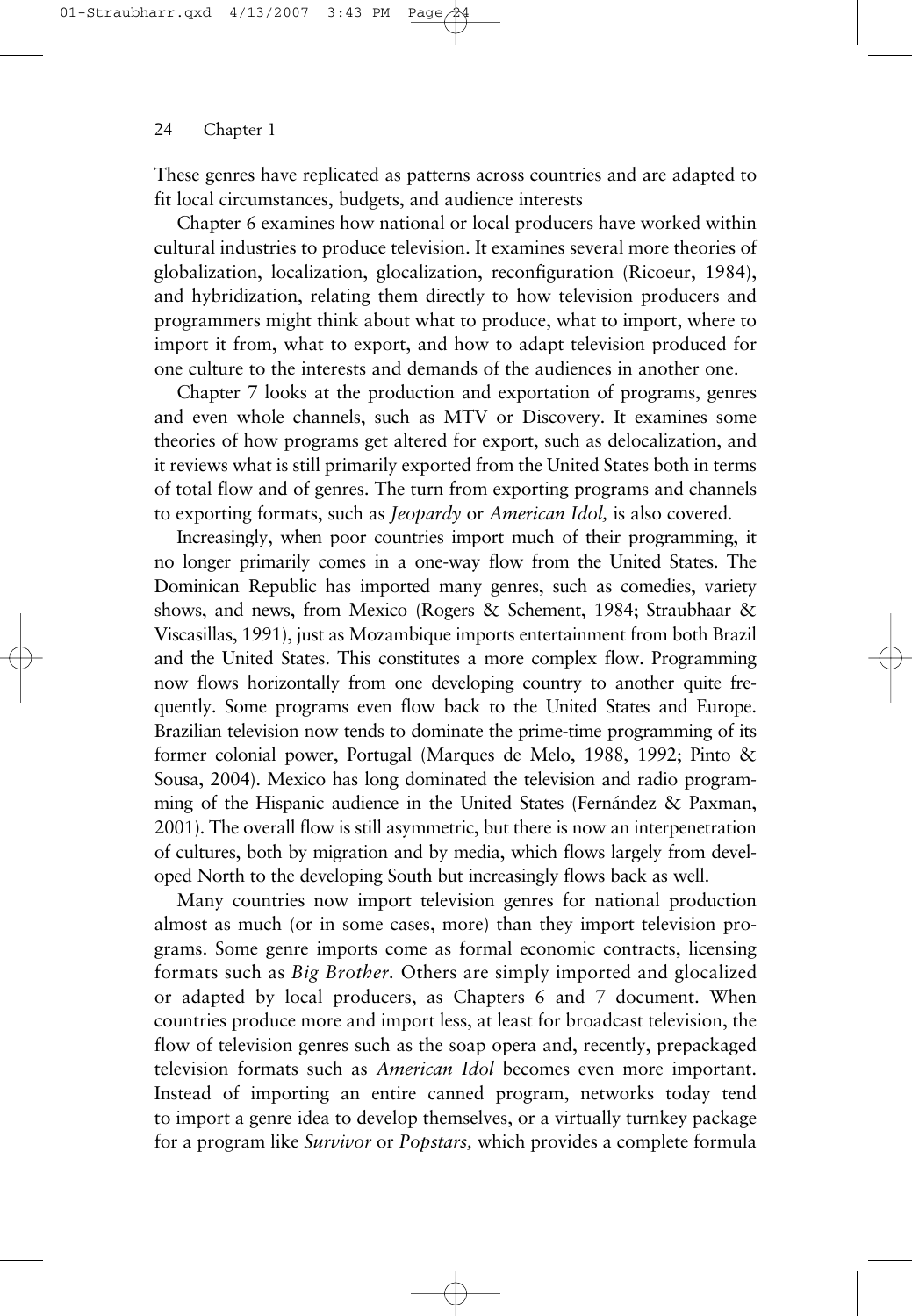for a local production or version. The question, then, is how much global economic or cultural baggage comes along with such a formula and how relevant to local culture the resulting production is. Chapter 7 addresses these issues.

01-Straubharr.gxd

This book reports the decline of importation into many of these countries of television programming from the former centers of media flow, the United States and Europe. A more subtle reading of the pattern over time seems to indicate that relatively new television broadcasting operations, particularly commercial ones, tend to use more imported U.S. programming because it is cheap and they lack programming resources, personnel, and experience. Smaller, poorer markets import more television for the same reasons. As television becomes more firmly established, national stations and networks tend to produce more of their own material. However, since the rise of transnational format licensing, an increasing amount of that local or national production is based on local adaptation of transnational formats, such as *American Idol* (Moran, 2004).

Regional producers also tend to grow in the kinds of major television production centers that Curtin (2003) calls media capitals. These global television centers—Cairo, Hong Kong, Mexico City, and Tokyo—produce for their own national markets but also export to their cultural-linguistic markets and, increasingly, to networks around the world. So for smaller national and local networks, increasing amounts of imported programming tends to come from within their own cultural-linguistic regions (Sinclair, 1994, 1995). Chapters 6 and 7 examine these changing patterns of broadcast television flow.

In film and news, the flows are still more consistently one-way. Film distribution in most countries is still dominated by the United States. Similarly, screen time in most countries is still largely North American (Miller et al., 2005). U.S., British, and French news agencies, plus a few new satellite and television services such as CNN and the BBC, still dominate global news flows, although regional rivals like Al-Jazeera now dominate some culturallinguistic or regional news spaces. Particularly with the Internet, more diverse flows of news material seems possible, although critics note that many Internet news readers visit the same dominant corporate sites, such as CNN or the *New York Times* (McChesney, 1999). More sources for news stories are available, but it is not clear that news media are really using them yet.

## **Cultural Identification and Proximity**

Competing with the idea of cultural imperialism have been the ideas of cultural identification with various cultures, nations, and regions and cultural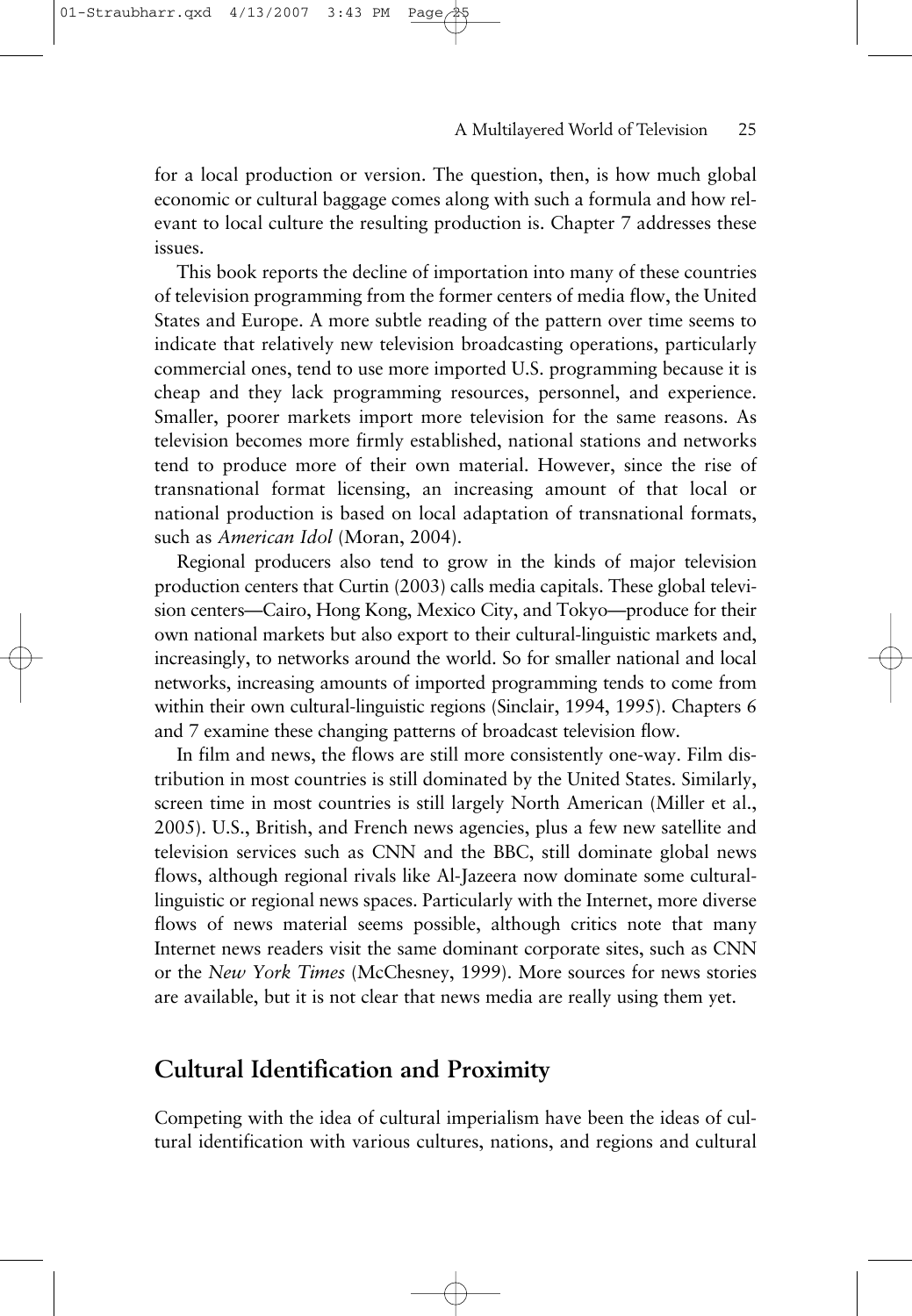proximity (Straubhaar, 1991), which would lead people to choose local, nonimperial cultural products. In some ways, this is the cultural analog of the structural idea of asymmetrical interdependence. Cultures tend to interact, even though unevenly and in conditions of even more unequal political and economic power. Although a powerful culture can impose on a less powerful one, forcing it to adopt certain customs, ideas, and forms such as television programs and genres, the less powerful culture can often still resist and maintain much of its original form and content. This has been discussed even more in terms of hybridity, which is examined below.

One theoretical description and explanation for this change to more local, national, and cultural-linguistic regional program production revolves around cultural proximity. This is a seemingly common attraction audiences feel for cultural products, such as television or music, that are close in cultural content and style to the audience's own culture(s). Most audiences seem to prefer television programs that are as close to them as possible in language, ethnic appearance, dress, style, humor, historical reference, and shared topical knowledge. This is not necessarily a national phenomenon. Audiences can be attracted or feel proximities to local culture, regional cultures within their nation, national culture, and transnational cultural regions or spaces. This is explored further in Chapters 8 and 9.

The clearest line of demarcation in cultural proximity is language. Schlesinger (1987) showed in Europe, for example, that differences of language and culture create effective barriers to television program trade between countries, even when the larger European Community is promoting intra-European television trade and pan-European productions. For programs that rely more on language-based understanding, such as talk shows, game shows, soap operas, comedies, and variety shows, much of the audience in most cultures does not have the cultural capital to understand and enjoy such programs from another culture or country, even when they are dubbed and language, per se, is not a problem. This kind of cultural capital is the familiarity based in language, education, or travel that enables someone to understand a language- and culture-based (as opposed to more purely visual) program from elsewhere. For example, many Americans just don't get British humor on television, even when it has a strong visual component, like Monty Python, because the cultural references are beyond their sense of comfort and interest, based in their cultural capital. The author interviewed one Brazilian satellite entrepreneur who planned in the 1980s to create a pan–Latin American television channel in English, based on U.S. talk and news magazine shows such as *Oprah* and *20/20.* When asked about her intended audience, she specified those who had fluent English, traveled once or twice a year to the United States, and had probably lived, worked, or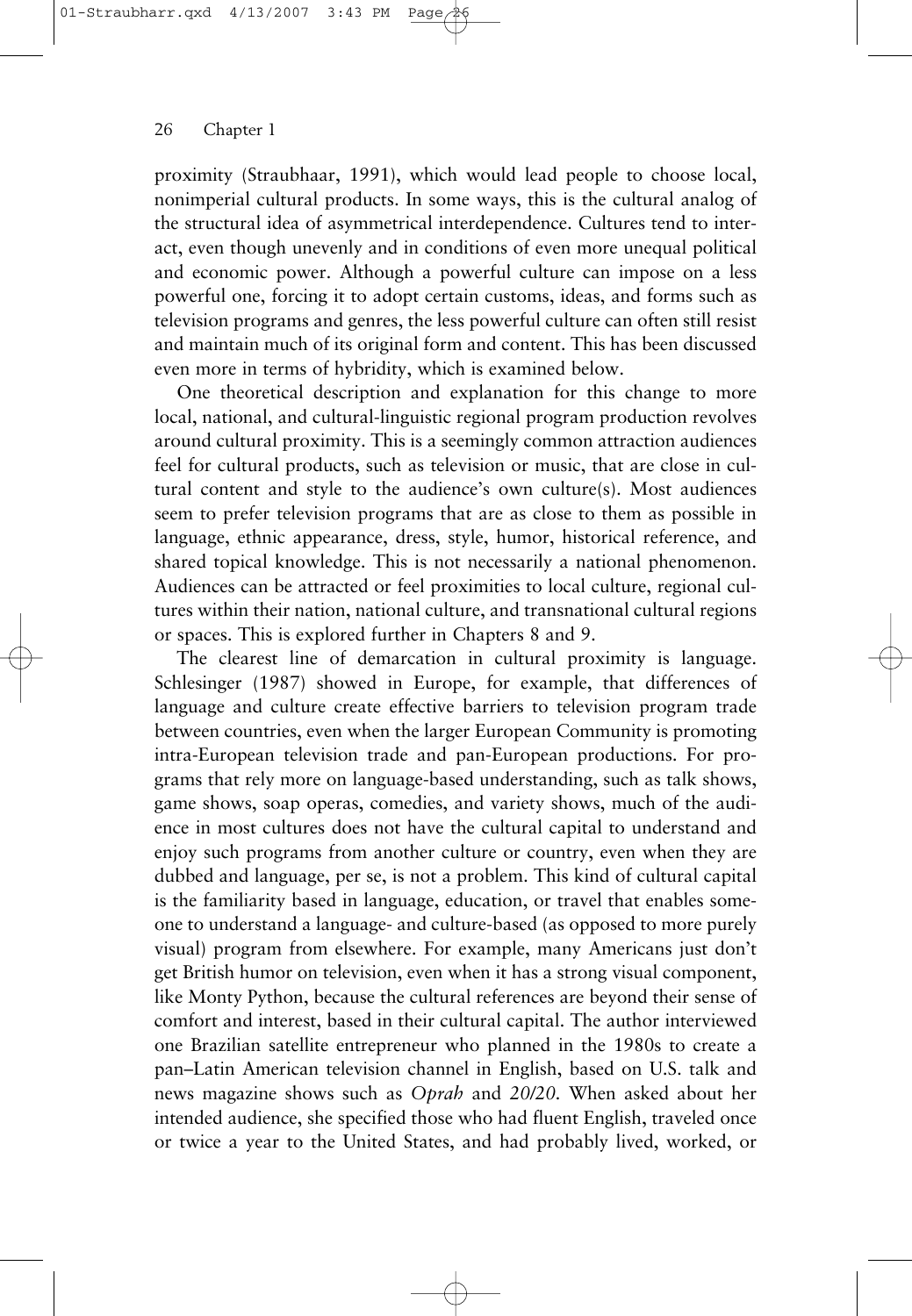studied in the United State or those who aspired to do so—in essence, a small and elite group with quite unusual and quite U.S.-focused cultural capital for people within the Latin American cultural context. This intended audience was much too small to be profitable, and her satellite venture failed.

Studies in Brazil (Duarte, 1997; Straubhaar, 1991, 2003), Dominican Republic (Straubhaar, 1991), and Namibia (Veii, 1988) all indicate that aside from a small elite with truly globalized cultural capital, most audiences of the lower middle class and below are more interested in cultural products, particularly television and music (but seemingly not necessarily film), which are as culturally relevant or proximate as possible. This seems to indicate a preference, first, for local, provincial, or national material when available; and second, for material from within a region defined by culture and language, where cultural products will also be more similar to the cultural capital or cultural frame of the audience than cultural imports from outside the region, like those from the United States or Europe.

This tendency toward guiding cultural choices based on cultural proximity seems strong, but most members of a society are also interested in some amount of diversity and difference as well. A certain number of television programs or songs from completely outside seem to continue to be popular, in part because they represent a source of novelty and new ideas. Even in countries with strong production industries and cultural markets strongly oriented toward national products—for example, Brazil—a few imported programs and films can usually be found on television, even in prime time, because they have interest value or competing senses of proximity for the audience, even though they no longer represent a dominant trend of one-way importation. The increasingly complex relationship between audiences with multiple levels or identity and interest, and the multiple genre offerings of different levels of world television, are examined in Chapter 8.

## **Cultural Hybridization**

Within certain economic constraints and influenced by successful global patterns, however, regional and national cultures still tend to assert their own content strongly. What emerges is often a strongly localized or hybridized adaptation of global patterns (Kraidy, 2005). For example, there is much current discussion of an Asian approach to modernity. In Taiwan, Iwabuchi (1997, 2002), interviewing young people, found that they were more likely to choose and identify with popular music and television from Japan than from China because the Japanese material was viewed as modern while still recognizably familiar within an Asian context. He argued that Japanese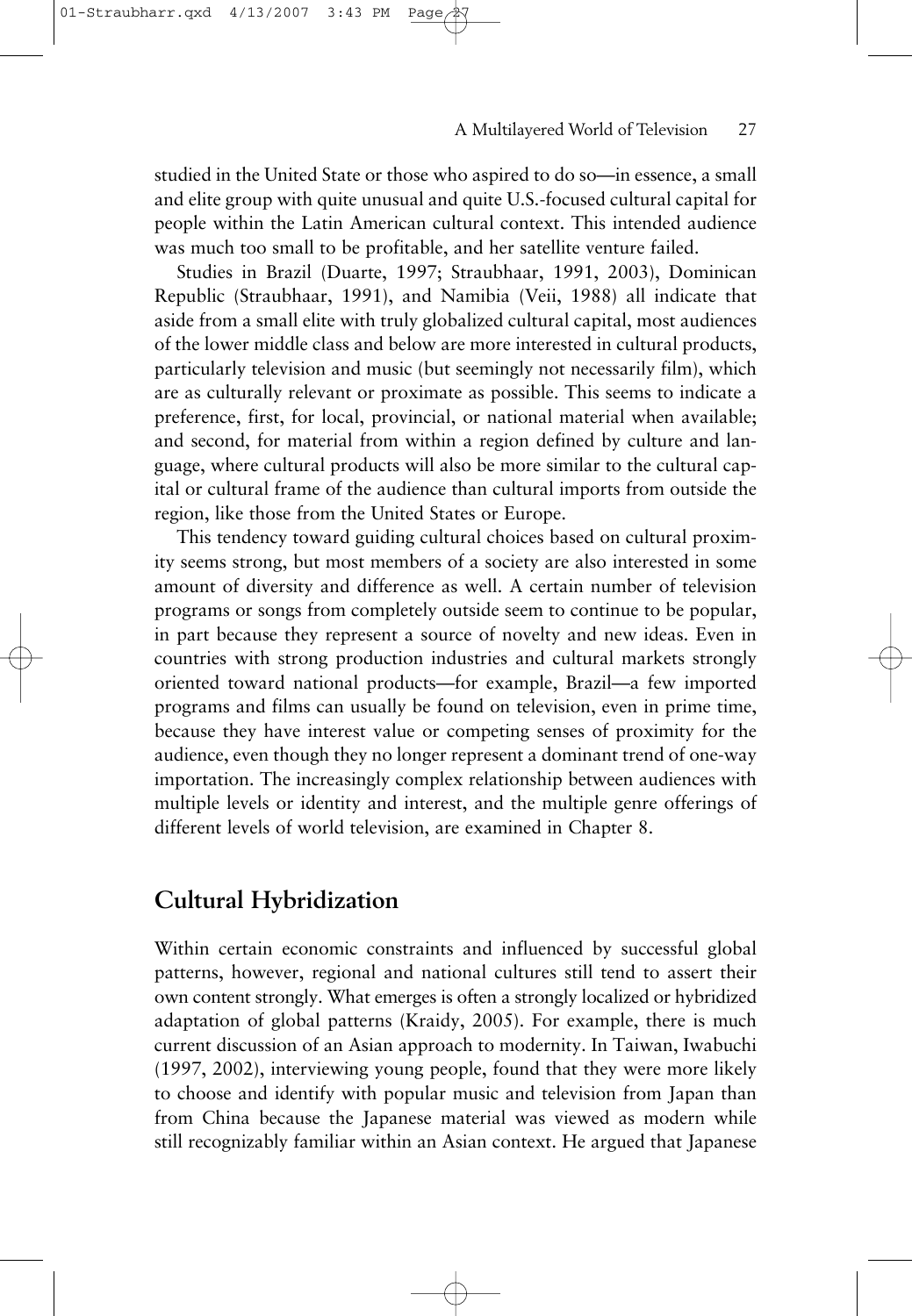popular culture successfully adapts or "Asianizes" U.S. popular culture genres into more localized or regionalized forms.

One useful theorization is to reconsider globalization as a set of regionally differentiated patterns of modernization. Japanese popular culture and cultural industry represents a transformation from the perception of the 1970s that "the media are American" (Tunstall, 1977). Instead, globalized and regionalized patterns of modernity build on, but also transform U.S. patterns of modernity, in this case in media, that seemed so specifically American in the first wave of U.S. television program export dominance in the 1960s and 1970s. For example, Iwabuchi (1997), in "*The Sweet Scent of Asian Modernity,"* described the Japanese adaptation of cultural industry globalization as de-Westernized modernization (Iwabuchi, 1997). This is a hybrid localization or regionalization of a global pattern.

Hybridization has been one of the ideas most strongly developed and argued over within globalization and postcolonial theories about culture. It was formulated in several major variations. The form most worked with in this book is by Canclini (1995), who looked at how hybrid cultures, along with racial miscegenation or *mestizaje,* had emerged in Latin America throughout its 300 or more years of Spanish and Portuguese colonial history. He observed a great deal of complex blending of cultures that continues, changing as new forms of interaction, such as mass media, come into the process. Another important strand is from Bhabha (1994), who examined the complex hybrid identities and roles of intellectuals and cultural producers in postcolonial situations, where they must deal with multiple cultural forces whether they remained in their homelands or immigrated to economic core nations, such as the United States or Great Britain. Kraidy (2005) saw hybridization as the essential mechanism of cultural globalization.

Notably, some examples that were seen as archetypes of cultural hybridization, or the related syncretism of religions, are being rethought. Brazilian *candomblé,* for example, was thought to be a classic example of genuine synthesis between some of the religious traditions of West Africa and Portuguese Catholicism (Bastide, 1978). *Candomblé,* however, is varied. Although some groups intend to make a genuine synthesis of these elements, others see the European elements as a protective covering for African practices, which were useful when the groups were repressed by religious or civil authorities but which can be discarded or minimized now, in favor of a pursuit of a more roots-oriented, Afrocentric practice. That cultural practice and identity exist in parallel to other layers of practice and identity.

In turn, Chapter 9 develops a theoretical notion of multiple cultural strands, television flows and identities that tend to work out alongside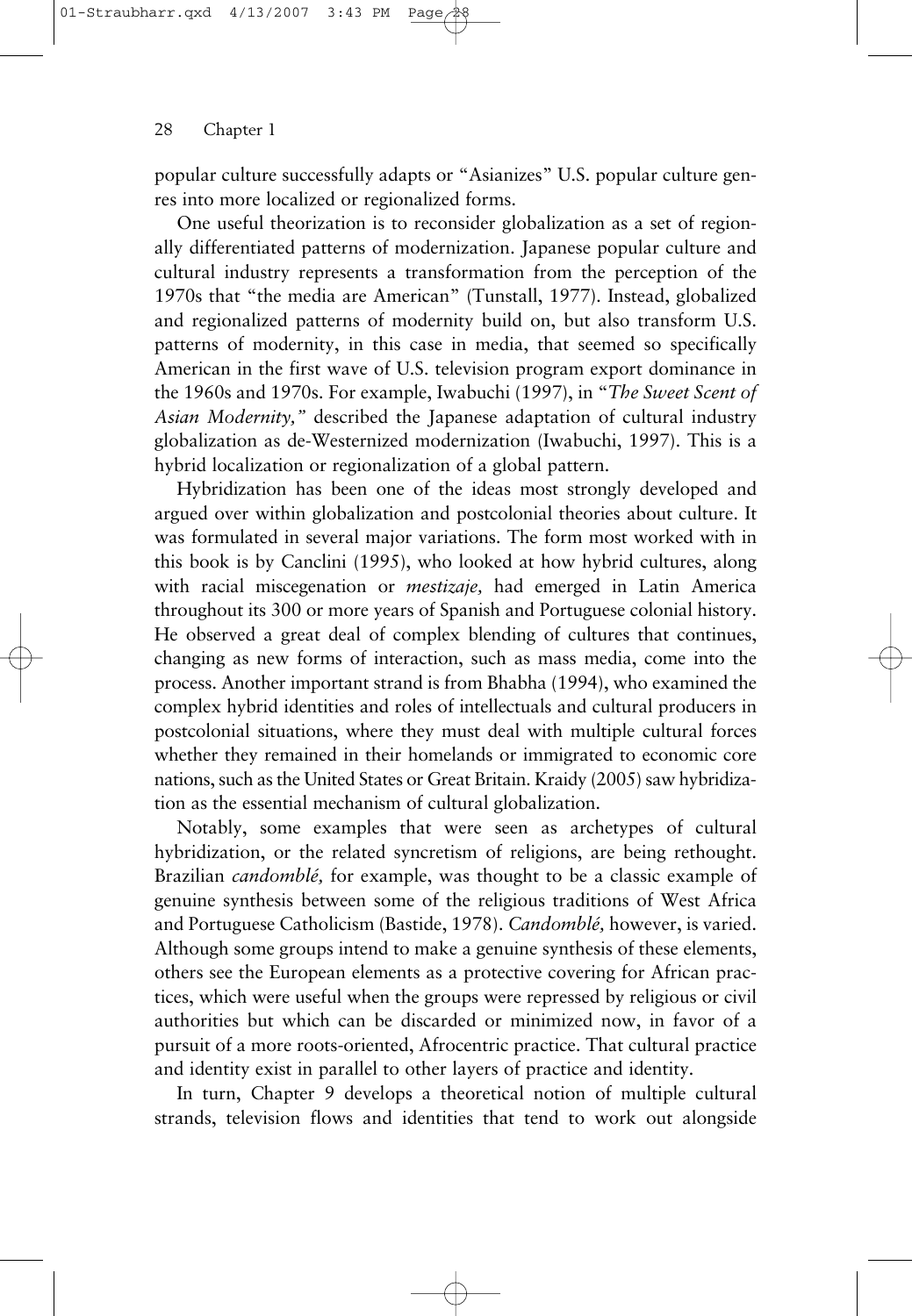### 01-Straubharr.qxd 4/13/2007 3:43 PM

#### A Multilayered World of Television——29

hybridization, or in some cases, in place of hybridization. This reflects the fact that people interviewed for Chapters 8 and 9 often describe their own complex identities as multilayered areas of interest and identification. People are likely to have local television viewing interests, corresponding to local identifications, as well as regional, national, and transnational or global ones. They are also likely to have viewing interests that reflect class, ethnic, gender, religious, and other identities. To some degree, these identifications reflect positions that have been structured for them, such as class. In a postcolonial situation, identities are often structured in interaction with colonial powers, including religious and ethnic identities, whereas other identities may correspond to rapidly changing social movements. All are dynamic, not static. None can be essentialized or frozen in time.